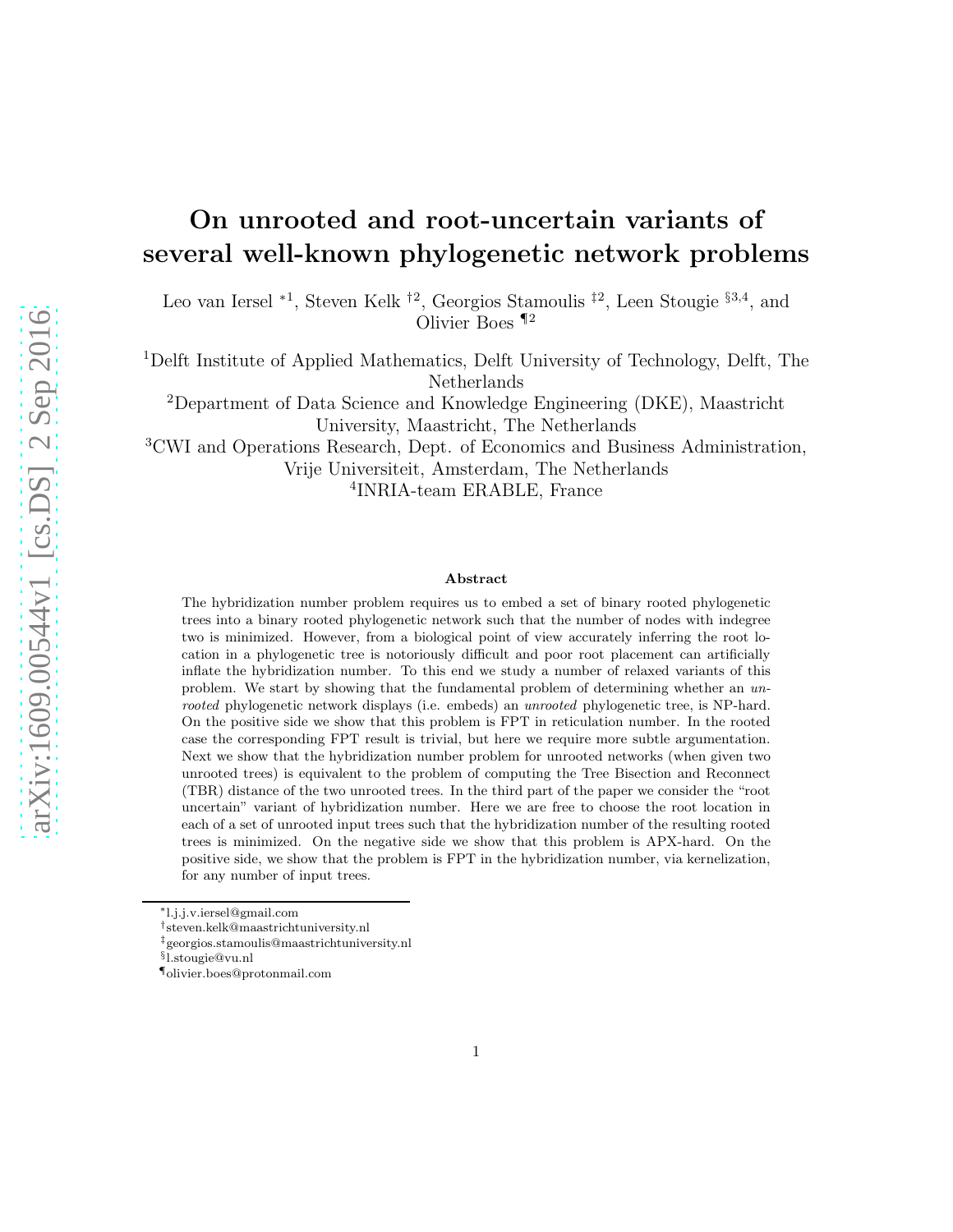### 1 Introduction

Within the field of phylogenetics the evolutionary history of a set of contemporary species  $X$ , known as taxa, is usually modelled as a tree where the leaves are bijectively labelled by  $X$ . One of the central challenges in phylogenetics is to accurately infer this history given only measurements on X (e.g. one string of DNA per species in  $X$ ) and to this end many different optimality criteria have been proposed [\[12,](#page-23-0) [28\]](#page-24-0). One issue is that algorithms which construct evolutionary trees (henceforth: phylogenetic trees) usually produce unrooted phylogenetic trees as output i.e. trees in which the direction of evolution is not specified and thus the notion of "common ancestor" is not well-defined. Nevertheless, biologists are primarily interested in rooted trees [\[22\]](#page-24-1), where the root, and thus the direction of evolution, is specified. In practice this problem is often addressed by solving the treeinference and root-inference problem simultaneously, using a so-called "outgroup" [\[26\]](#page-24-2). However, this process is prone to error (see [\[37\]](#page-25-0) for a recent case-study) and disputes over rooting location are prominent in the literature (see e.g. [\[11\]](#page-23-1)).

Moreover, in recent years there has been growing interest in algorithms that construct rooted phylogenetic networks [\[16\]](#page-23-2), essentially the generalization of rooted phylogenetic trees to rooted directed acyclic graphs. One popular methodology is to construct phylogenetic networks by merging sets of trees according to some optimality criterion  $[23, 17]$  $[23, 17]$ . For example, in the HYBRIDIZATION Number (HN) problem we are given a set of rooted phylogenetic trees as input and we are required to topologically embed them into a network  $N = (V, E)$  such that the reticulation number  $r(N)$  $|E|-(|V|-1)$  is minimized; the minimum value thus obtained is known as the hybridization number of the input trees. This problem is NP-hard and APX-hard [\[6\]](#page-23-3) and has similar (in)approximability properties to the classical problem DIRECTED FEEDBACK VERTEX SET (DFVS) [\[21\]](#page-24-5), which is not known to be in APX (i.e. it is not known whether it permits constant-factor polynomialtime approximation algorithms). On a more positive note, there has been considerable progress on developing fixed parameter tractable (FPT) algorithms for HN. Informally, these are algorithms which solve HN in time  $O(f(k) \cdot \text{poly}(n))$  where n is the size of the input, k is the hybridization number of the input trees and f is some computable function that only depends on k. FPT algorithms have the potential to run quickly for large n, as long as k is small (see [\[10\]](#page-23-4) for an introduction), and they can be highly effective in applied phylogenetics (see e.g. [\[36,](#page-25-1) [29,](#page-24-6) [14\]](#page-23-5)). In [\[5\]](#page-23-6) it was proven that HN is FPT (in the hybridization number) for two input trees and in recent years the result has been generalized in a number of directions (see [\[30\]](#page-24-7) and the references therein for a recent overview).

One modelling issue with HN is that a poor and/or inconsistent choice of the root location in the input trees can artificially inflate the hybridization number, and this in turn can (alongside other methodological errors) be misinterpreted as evidence that reticulate evolutionary phenomena such as horizontal gene transfer are abundant [\[33,](#page-24-8) [22\]](#page-24-1). To take a simple example, consider two identical unrooted trees on a set X of n taxa which should, in principle, be rooted in the same place, so the hybridization number should be 0. If, however, they are rooted in different places due to methodological error, the hybridization number will be at least 1, and in the worst case can rise to  $n-2$ . The effect is reinforced as the number of trees in the input increases.

To this end, in this article we study a number of variations of HN (and related decision problems) in which the root has a relaxed role, or no role whatsoever. The first major part of the article is Section [3](#page-5-0) in which we analyse the Unrooted Tree Containment (UTC) problem. This is simply the problem of determining whether an unrooted phylogenetic network  $N$  has an unrooted phylogenetic tree T topologically embedded within it. (Following [\[13\]](#page-23-7), an unrooted phylogenetic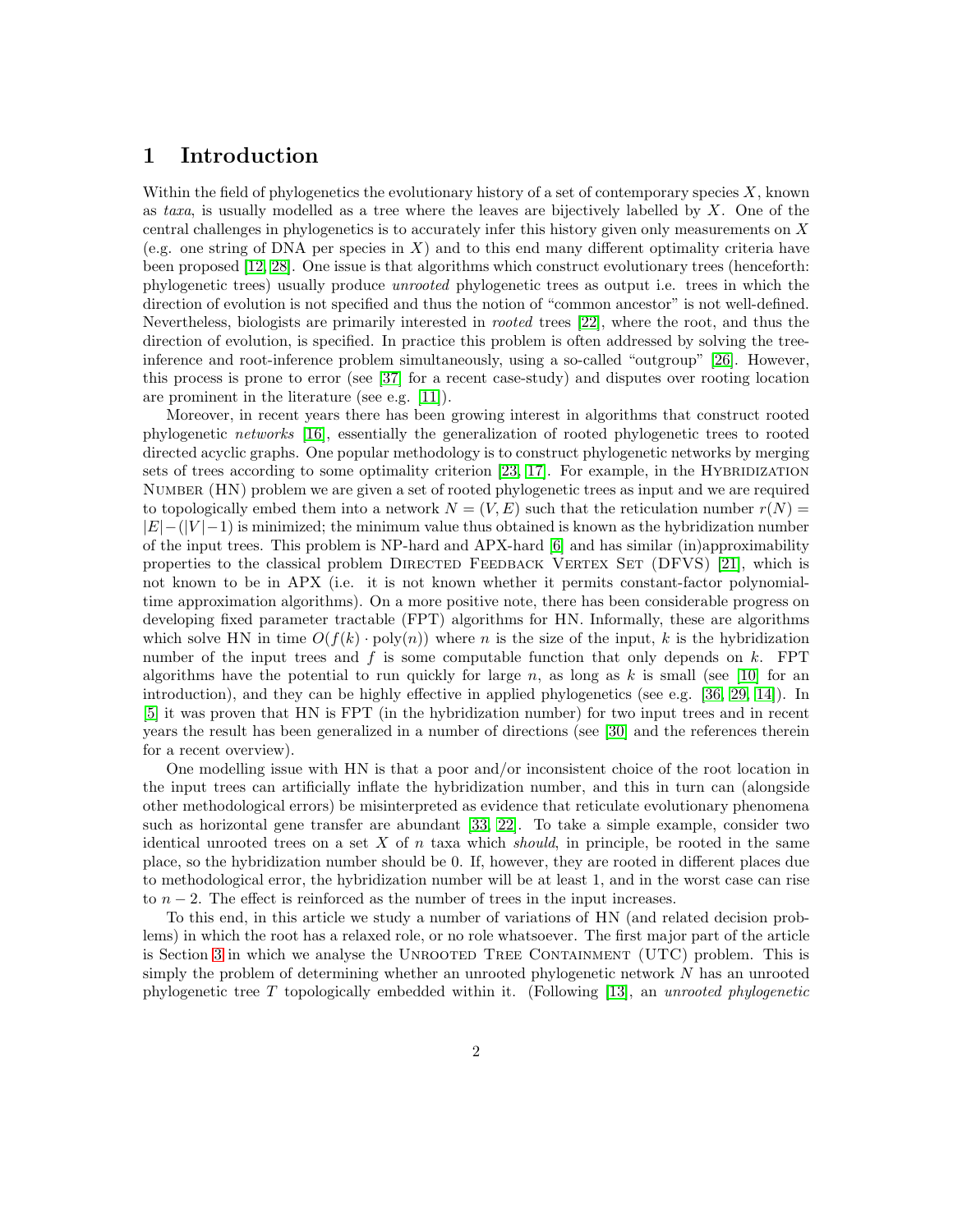network is simply a connected, undirected graph where every internal node has degree 3 and the leaves, as usual, are bijectively labelled by  $X$ ). The rooted version of this problem has received extensive interest [\[32,](#page-24-9) [7,](#page-23-8) [15\]](#page-23-9) and, although NP-hard [\[19\]](#page-24-10), permits a trivial FPT algorithm, parameterized by the reticulation number of  $N$ . Here we show that UTC is also NP-hard, addressing a number of technicalities that do not emerge in the rooted case, and FPT in the reticulation number of N. However, here the FPT algorithm is not trivial. We describe a linear kernel based on contracting common chains and subtrees, and a bounded-search branching algorithm with running time  $O(4^k n^2)$ , where k is the reticulation number of the network and n is the number of nodes in the network.

In Section [4,](#page-14-0) a comparatively short section, we consider the UNROOTED HYBRIDIZATION NUMber (UHN) problem, where both the input trees and the output network are unrooted. In this section we restrict our attention to the case when the input has exactly two trees  $T_1$  and  $T_2$  and we simply ask to find an unrooted network that displays them both such that the reticulation number of the network is minimized. Consider for example the case of Figure [1](#page-3-0) where we are given two unrooted trees  $T_1, T_2$  as input.  $N_u$  is a network that displays them both such that  $r(N_u) = 1$  and this is optimal. Slightly surprisingly we show that for UHN the minimum reticulation number of any network that contains both  $T_1$  and  $T_2$ , is equal to the TREE BISECTION AND RECONNECTION (TBR) distance of  $T_1$  and  $T_2$ , which (as is well-known) in turn is equal to the size of an optimum solution to the Maximum Agreement Forest (MAF) problem, minus 1 [\[1\]](#page-23-10). Hence, the UHN problem on two trees immediately inherits both negative and positive results about TBR/MAF: NP-hardness on one hand, but constant-factor polynomial-time approximation algorithms and FPT algorithms on the other. This shows that, from an approximation perspective, UHN might be strictly easier than its rooted counterpart which, as mentioned earlier, might not be in APX at all. It also means that UHN benefits from ongoing, intensive research into MAF [\[34,](#page-25-2) [8,](#page-23-11) [9,](#page-23-12) [4\]](#page-23-13).

In the second major part of the article, Section [5,](#page-16-0) we consider the ROOT UNCERTAIN HYbridization Number (RUHN) problem. Here the input is a set of unrooted binary trees and we are to choose the root location of each tree, such that the reticulation number is minimized. See again Figure [1.](#page-3-0) In contrast with UHN, if we have to root each of  $T_1, T_2$  then the minimum reticulation number is 2 and this is achieved by the rooted network  $N_r$ . This simple example also shows that UHN can be strictly smaller than RUHN, a point we will elaborate on in the preliminaries. Biologically speaking, RUHN is the most relevant problem we study because it explicitly acknowledges the fact that the input unrooted trees need to be rooted in some way. This highlights the fact that a root exists, but its location is uncertain and we would like to infer the root locations such that the reticulation number of a network that displays them all is minimized. On the negative side we show that this problem, which was explored experimentally in [\[36\]](#page-25-1), is already NP-hard and APX-hard for two trees. On the positive side, we show that the problem is FPT (in the hybridization number) for any number of trees, giving a quadratic-sized kernel and discussing how an exponential-time algorithm can be obtained for solving the kernel. Similar ideas were introduced for the rooted variant in [\[31\]](#page-24-11). Finally, in Section [6](#page-22-0) we conclude with a number of open questions and future research directions.

We begin with a section dedicated to preliminaries in which we formally define all the models studied in this paper and briefly discuss their differences.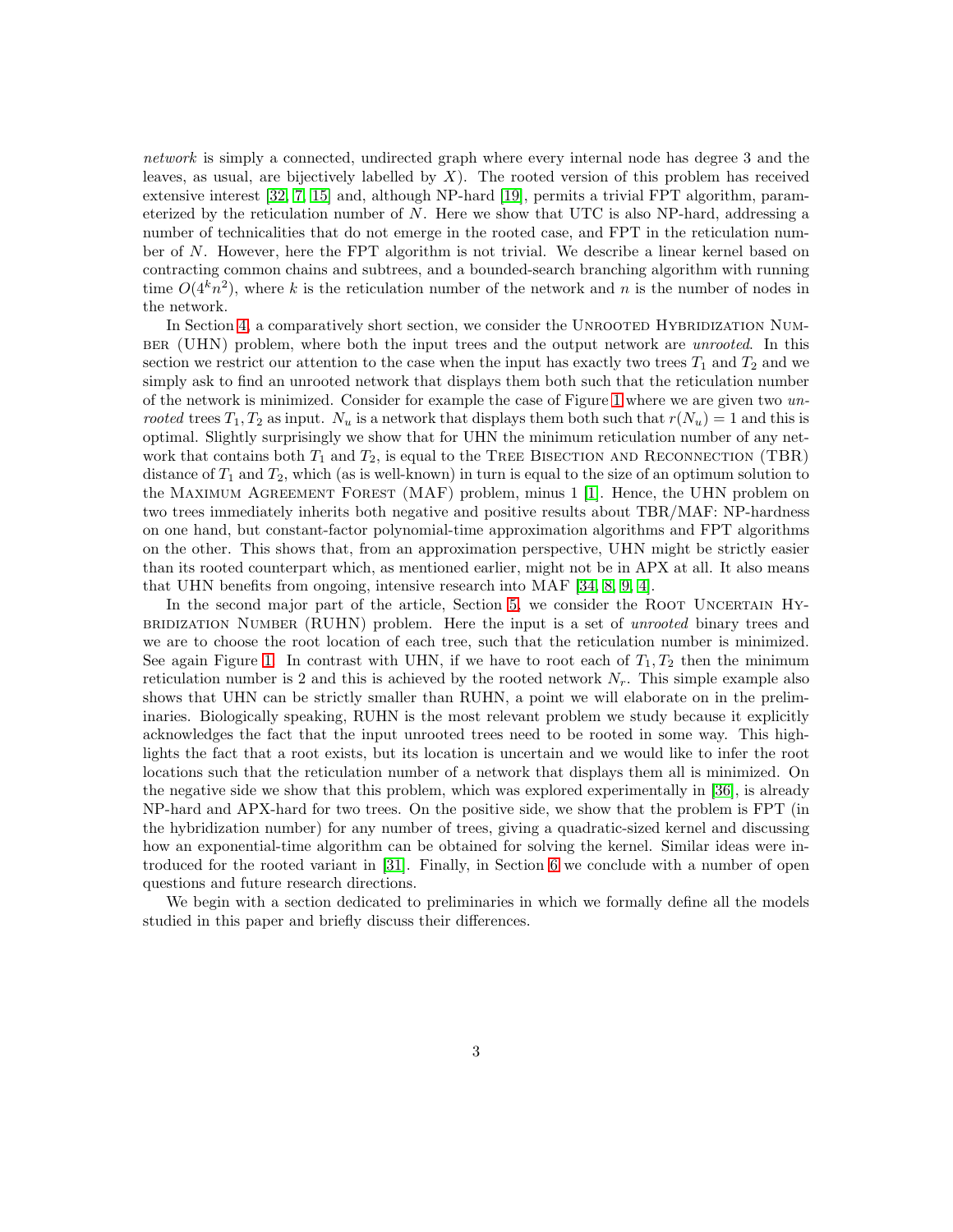<span id="page-3-0"></span>

Figure 1: Two unrooted trees  $T_1, T_2,$  an unrooted network  $N_u$  with reticulation number 1 that displays  $T_1$  and  $T_2$  and a rooted network  $N_r$  that displays rootings of  $T_1$  and  $T_2$  and has reticulation number 2.  $N_u$  is an optimal solution to the UHN problem, while  $N_r$  is an optimal solution to the RUHN problem.

### 2 Preliminaries

A rooted binary phylogenetic network  $N = (V, E)$  on a set of leaf-labels (also known as taxa) X (where  $|X| \ge 2$ ) is a directed acyclic graph (DAG) in which the leaves are bijectively labelled by X, there is exactly one root (a node with indegree 0 and outdegree 2), and all nodes are either tree nodes (indegree 1, outdegree 2) or *reticulation nodes* (indegree 2, outdegree 1). The *reticulation* number  $r(N)$  of N is defined as  $|E| - (|V| - 1)$ , which is equal to the number of reticulation nodes in N. A rooted binary phylogenetic network N which has  $r(N) = 0$  is simply called a *rooted* binary phylogenetic tree. Two rooted binary phylogenetic networks  $N_1$  and  $N_2$  on X are said to be isomorphic if there exists an isomorphism between  $N_1$  and  $N_2$  which is the identity on X.

Similarly, an *unrooted binary phylogenetic network* on X is simply a connected, undirected graph  $N = (V, E)$  with |X| nodes of degree 1 (i.e., leaves), labelled bijectively by X, and all other nodes are of degree 3. Although notions of indegree and outdegree do not apply here, reticulation number can still naturally be defined as  $r(N) = |E| - (|V| - 1)$ . An unrooted binary phylogenetic tree is an unrooted binary phylogenetic network with  $r(N) = 0$ . See Figure [1](#page-3-0) for examples of rooted and unrooted networks.

Throughout the article we will occasionally refer to *caterpillars*. For  $n \geq 4$  an unrooted caterpillar  $(x_1, ..., x_n)$  is the unrooted binary phylogenetic tree constructed as follows: it consists of a central path  $(p_2, ..., p_{n-1})$  with a single taxon  $x_i$  adjacent to each  $p_i$  (for  $3 \leq i \leq n-2$ ), two taxa  $x_1$  and  $x_2$  adjacent to  $p_2$  and two taxa  $x_{n-1}$  and  $x_n$  adjacent to  $p_{n-1}$ . The two trees shown in Figure [1](#page-3-0) are both unrooted caterpillars with  $n = 6$ . A rooted caterpillar is obtained by subdividing the edge  $\{p_2, x_1\}$ , taking the newly created node  $p_1$  as the root and directing all edges away from it.

We say that a rooted binary phylogenetic network  $N$  on  $X$  displays a rooted binary phylogenetic tree T on X if T can be obtained from a subtree  $T'$  of N by suppressing nodes with indegree 1 and outdegree 1. Similarly, an unrooted binary phylogenetic network  $N$  on  $X$  displays an unrooted binary phylogenetic tree T on X if T can be obtained from a subtree T' of N by suppressing nodes of degree 2. In both cases we say that  $T'$  is an *image* of  $T$ .

Consider the following problem, which has been studied extensively, and its unrooted variant.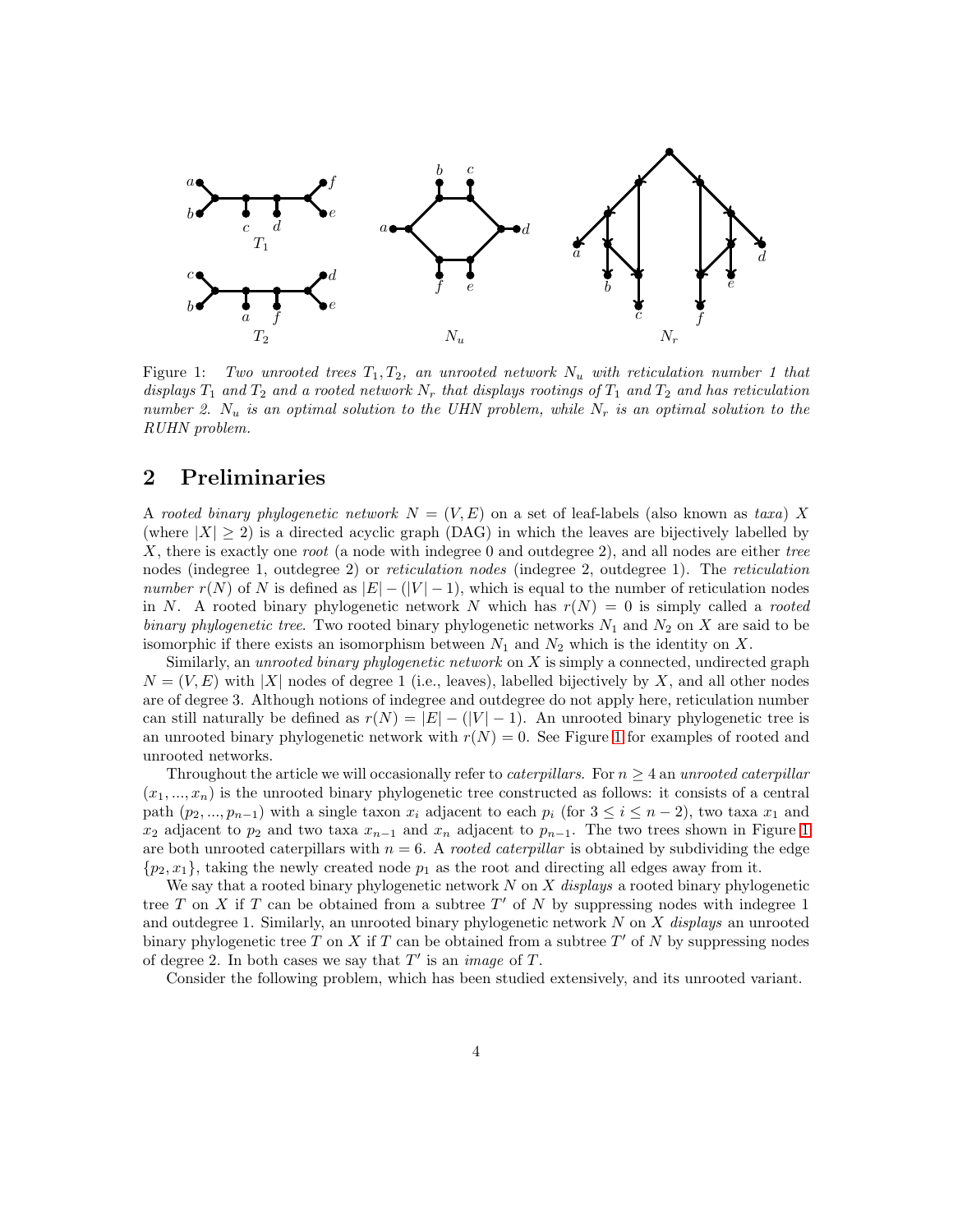Problem: HYBRIDIZATION NUMBER (HN)

**Input:** A set  $\mathcal T$  of rooted binary phylogenetic trees on the same set of taxa X.

**Output:** A rooted binary phylogenetic network N on X such that, for each  $T \in \mathcal{T}$ , N displays  $T$ .

**Goal:** Minimize  $r(N)$ .

The minimum value of  $r(N)$  thus obtained we denote by  $h^{r}(\mathcal{T})$  and this is also called the hybridization number of  $\mathcal T$ . Note that feasible solutions to HN should include certificates verifying that the input trees are actually displayed by  $N$ . A certificate in this case is usually an image of each tree embedded in N. Determining whether a rooted network displays a rooted tree - this is the TREE CONTAINMENT problem - is NP-hard [\[19\]](#page-24-10), hence the need for these certificates. (Certificates are thus also required for RUHN, to be defined in due course).

HN is APX-hard (and thus NP-hard) [\[6\]](#page-23-3) but FPT in parameter  $h^r(\mathcal{T})$  [\[31\]](#page-24-11). That is, answering the question "Is  $h^r(\mathcal{T}) \leq k$ ?" can be answered in time  $O(f(k) \cdot \text{poly}(n))$  where f is a computable function that only depends on k and n is the size of the input to HN. It is well-known that  $h^{r}(\mathcal{T}) = 0$ if and only if all the trees in  $\mathcal T$  are isomorphic, which can easily be checked in polynomial time [\[28\]](#page-24-0).

Problem: UNROOTED HYBRIDIZATION NUMBER (UHN)

**Input:** A set  $\mathcal T$  of unrooted binary phylogenetic trees on the same set of taxa X.

**Output:** An unrooted binary phylogenetic network N on X such that, for each  $T \in \mathcal{T}$ , N displays  $T$ .

**Goal:** Minimize  $r(N)$ .

We write  $h^u(\mathcal{T})$  to denote the minimum value of  $r(N)$  thus obtained. It is natural to ask: do feasible solutions to UHN require, as in the rooted case, certificates verifying that the input trees are displayed by the network? This motivates our study of the following problem, which we will start with in Section [3.](#page-5-0)

Problem: UNROOTED TREE CONTAINMENT (UTC)

**Input:** An unrooted binary phylogenetic network N and an unrooted binary phylogenetic tree  $T$ , both on X.

**Question:** Does  $N$  display  $T$ ?

Finally, we will consider the variant in which we require the unrooted input trees to be rooted. A rooted binary phylogenetic tree  $T'$  on X is a *rooting* of an unrooted binary phylogenetic tree  $T$ if  $T'$  can be obtained by subdividing an edge of T with a new node u and directing all edges away from u. We say that T is the unrooting of  $\overline{T}'$ , denoted  $U(T')$ .

#### Problem: ROOT UNCERTAIN HYBRIDIZATION NUMBER (RUHN)

**Input:** A set  $\mathcal T$  of unrooted binary phylogenetic trees on the same set of taxa X. **Output:** A root location (i.e. an edge) of each tree in  $T \in \mathcal{T}$  (which induces a set of rooted

binary phylogenetic trees  $\mathcal{T}'$  on X) and a rooted binary phylogenetic network N on X such that, for each  $T' \in \mathcal{T}'$ , N displays T'.

**Goal:** Minimize  $r(N)$ .

The minimum value of  $r(N)$  obtained is denoted  $h^{ru}(\mathcal{T})$  and is called the *root-uncertain hybridiza-*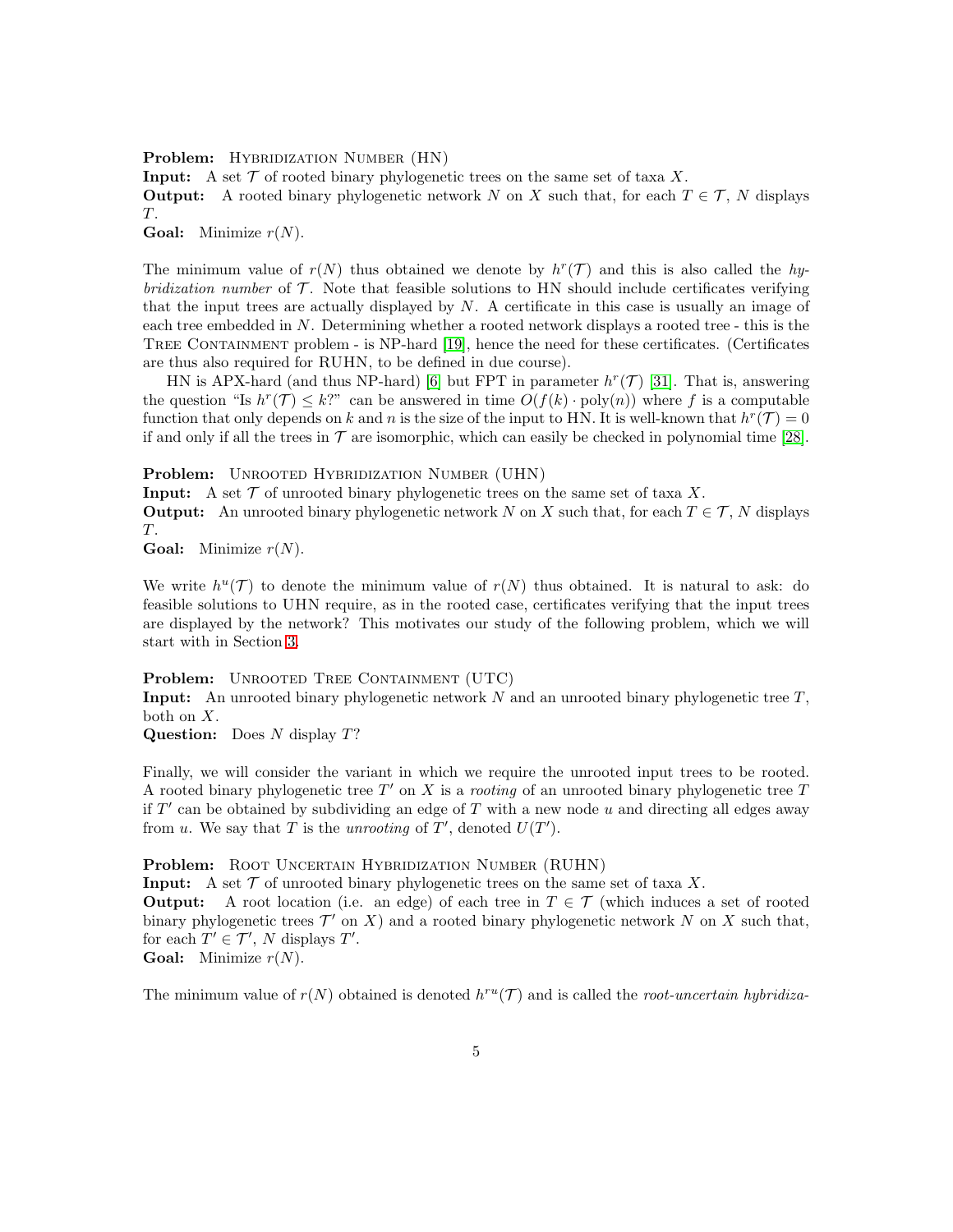tion number of  $\mathcal T$ . Note that if  $\mathcal T$  is a set of rooted binary phylogenetic trees and  $\mathcal T^*$  is the set of unrooted counterparts of T - that is,  $\mathcal{T}^* = \{U(T)|T \in \mathcal{T}\}\$ - then  $h^{ru}(\mathcal{T}^*)$  can differ significantly from  $h^{r}(\mathcal{T})$ . For example, if  $\mathcal T$  consists of two rooted caterpillars on the same set of n taxa, but with opposite orientation, then  $h^r(\mathcal{T}) = n - 2$  whilst  $h^{ru}(\mathcal{T}^*) = 0$ . More generally, a little thought should make it clear that on a set  $\mathcal T$  of binary rooted trees and the set  $\mathcal T^*$  of their corresponding unrooted versions, we have:

<span id="page-5-1"></span>
$$
h^{u}(\mathcal{T}^*) \leq h^{ru}(\mathcal{T}^*) \leq h^{r}(\mathcal{T}).\tag{1}
$$

It is possible to say more about this inequality chain. Let  $\mathcal{T}^*$  be the two unrooted binary trees  $T_1$  and  $T_2$  shown in Figure [1.](#page-3-0) It is easy to see that  $h^u(\mathcal{T}^*) = 1$ : we simply arrange the taxa in a circle with circular ordering  $a, b, c, d, e, f$  (see  $N_u$  in Figure [1\)](#page-3-0). However, as can be verified by case analysis (or using the "re-root by hybridization number" functionality in DENDROSCOPE [\[18\]](#page-24-12)),  $h^{ru}(\mathcal{T}^*)=2.$  Moreover, let  $\mathcal T$  be the two rooted trees obtained by rooting the first tree on the edge entering a, and the second tree on the edge entering e. It can be verified that  $h^{r}(\mathcal{T}) = 3$ . Hence,  $\mathcal T$  is an example when both inequalities in [\(1\)](#page-5-1) are simultaneously strict.

## <span id="page-5-0"></span>3 The Tree Containment problem on unrooted networks and trees

Given a rooted binary phylogenetic network  $N = (V, E)$  on X and a rooted binary phylogenetic tree T also on X it is trivial to determine in time  $O(2^k \cdot \text{poly}(n))$  whether N displays T, where  $k = r(N) = |E| - (|V| - 1)$  and  $n = |V|$ . This is because, for each of the k reticulation nodes, we can simply guess which of its two incoming edges are on the image of T. Here we consider the natural unrooted analogue of the problem where both N and T are unrooted.

We show that the question whether  $N$  displays  $T$  is NP-hard, but FPT when parameterized by  $k = r(N) = |E| - (|V| - 1)$ . Note that, unlike for the rooted case, an FPT result here is not trivial, since the notion "reticulation node" no longer has any meaning.

#### 3.1 The hardness of Unrooted Tree Containment (UTC)

#### Theorem 1. UTC is NP-hard.

Proof. We reduce from the problem NODE DISJOINT PATHS ON UNDIRECTED GRAPHS (NDP). The reduction is similar in spirit to the reduction given in [\[19\]](#page-24-10), where the hardness of tree containment on *rooted* networks was proven by reducing from NDP on *directed* graphs. However, our reduction has to deal with a number of subtleties specific to the case of unrooted trees and networks.

NDP is defined as follows. We are given an undirected graph  $G = (V, E)$  and a multiset of unordered pairs of nodes  $W = \{\{s_1, t_1\}, \ldots, \{s_k, t_k\}\}\,$  where for each  $i, s_i \neq t_i$ . Note that we do not assume a distinction between the s nodes and the t nodes (we refer to them together as terminals), and the same pair can appear several times. The question is: do there exist k paths  $P_i$  ( $1 \leq i \leq k$ ) such that  $P_i$  connects  $s_i$  to  $t_i$ , and such that the  $P_i$  are mutually node-disjoint?

The literature is somewhat ambiguous about whether endpoints of the paths are allowed to intersect, and of course this is a necessary condition if we are to allow some terminal to appear in more than one pair in  $W$ . We posit as few restrictions as possible on the input - specifically, we allow each terminal to be in multiple pairs - and then show that this can be reduced to a more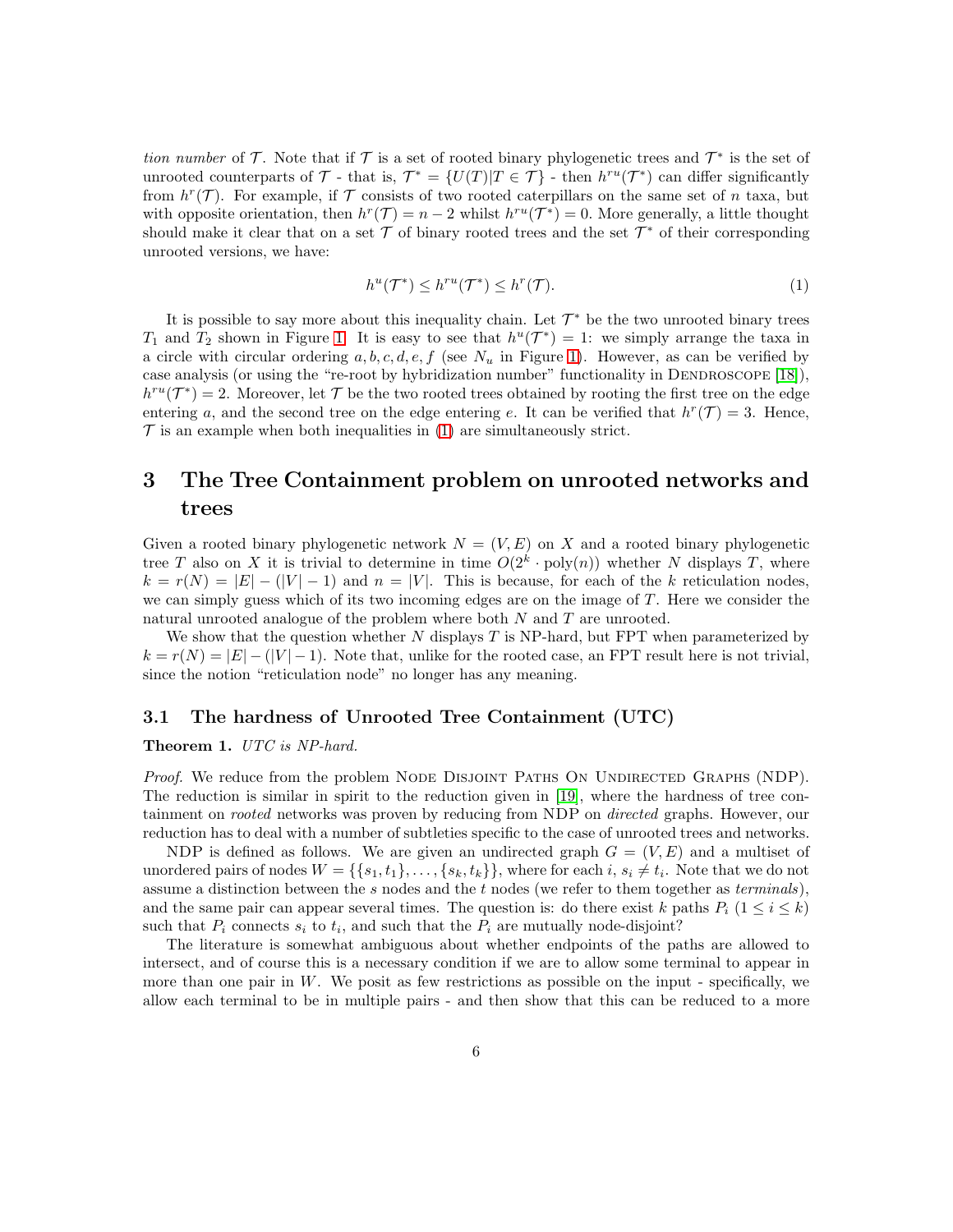restricted instance. We do however make use of the fact that NDP remains hard on cubic graphs<sup>[1](#page-6-0)</sup>, and assume henceforth that  $G$  is cubic.

We start by first reducing the cubic NDP instance  $(G, W)$  to a new instance  $(G', W')$  where  $G'$ has maximum degree 3 and no nodes of degree 2, each terminal appearing within  $W'$  is in exactly one pair, and a node of  $G'$  is a terminal if and only if it has degree 1. As usual, the idea is that  $(G, W)$  is a YES instance for NDP if and only  $(G', W')$  is. The transformation to  $(G', W')$  is straightforward. Observe firstly that in the  $(G, W)$  instance each terminal can appear in at most 3 pairs (otherwise it is trivially a NO instance). Depending on whether a terminal is in 1, 2, or 3 pairs we use a different transformation.

- 1. A terminal is in 3 pairs in W:  $\{s_i, t_i\}$ ,  $\{s_j, t_j\}$ ,  $\{s_k, t_k\}$  where  $s_i = s_j = s_k$ . We split the terminal into 3 distinct nodes; see Figure [2\(](#page-7-0)left).
- 2. A terminal is in 2 pairs in W:  $\{s_i, t_i\}, \{s_j, t_j\}$  where  $s_i = s_j$ . We split the terminal into 2 distinct nodes; see Figure [2\(](#page-7-0)middle).
- 3. A terminal is in 1 pair in W:  $\{s_i, t_i\}$ . Here we do not split the terminal but we do introduce a new terminal pair  $\{p, q\}$ ; see Figure [2\(](#page-7-0)right). The introduction of  $\{p, q\}$  concerns the fact that, prior to the transformation, at most one of the node disjoint paths can intersect with node  $s_i$ . The presence of  $\{p, q\}$  ensures that, after transformation, at most one path can intersect with the image of this node. (A simpler transformation is not obviously possible, due to the degree restrictions on  $G'$ ).

The transformations are applied as often as necessary to obtain the instance  $(G', W')$ . Let  $W' = \{\{s_1, t_1\}, \ldots, \{s_{k'}, t_{k'}\}\}\.$  Due to the fact that each terminal now appears in exactly one pair, we can schematically view the  $(G', W')$  instance as shown in Figure [3.](#page-7-1)

Now, we reduce  $(G', W')$  to UTC. Let T be the unrooted binary phylogenetic tree on  $2k' + 1$ taxa  $X = \{\rho, s_1, t_1, \ldots, s_{k'}, t_{k'}\}$  shown in Figure [4.](#page-8-0) The unrooted binary phylogenetic network N, also on X, is constructed from  $(G', W')$  as shown in Figure [5.](#page-8-1) It can easily be verified that N displays T if and only if  $(G', W')$  is a YES instance to NDP.  $\Box$ 

<span id="page-6-0"></span><sup>&</sup>lt;sup>1</sup> This follows from [\[25\]](#page-24-13). In that article the hardness of NDP is proven for undirected graphs of maximum degree 3, but using standard gadgets nodes of degree 1 or 2 can easily be upgraded to degree 3. See also [\[27\]](#page-24-14), p. 1225 for a related discussion.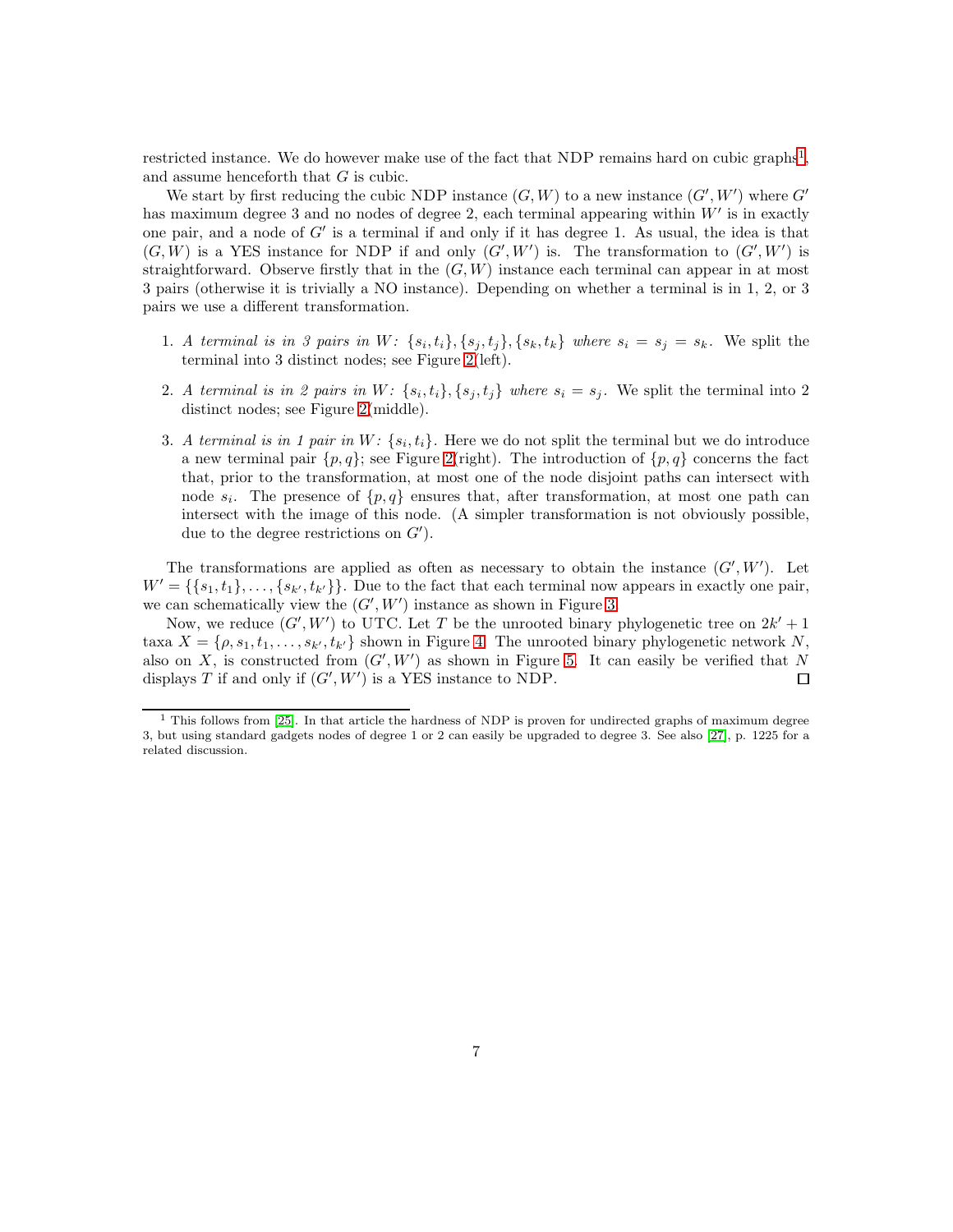<span id="page-7-0"></span>

<span id="page-7-1"></span>Figure 2: Gadgets for obtaining a transformed NDP instance  $(G', W')$  where  $G'$  has maximum degree 3, no nodes of degree 2, a node has degree 1 if and only if it is a terminal, and each terminal appears in exactly one pair.



Figure 3: Schematic representation of the transformed NDP instance  $(G', W')$ .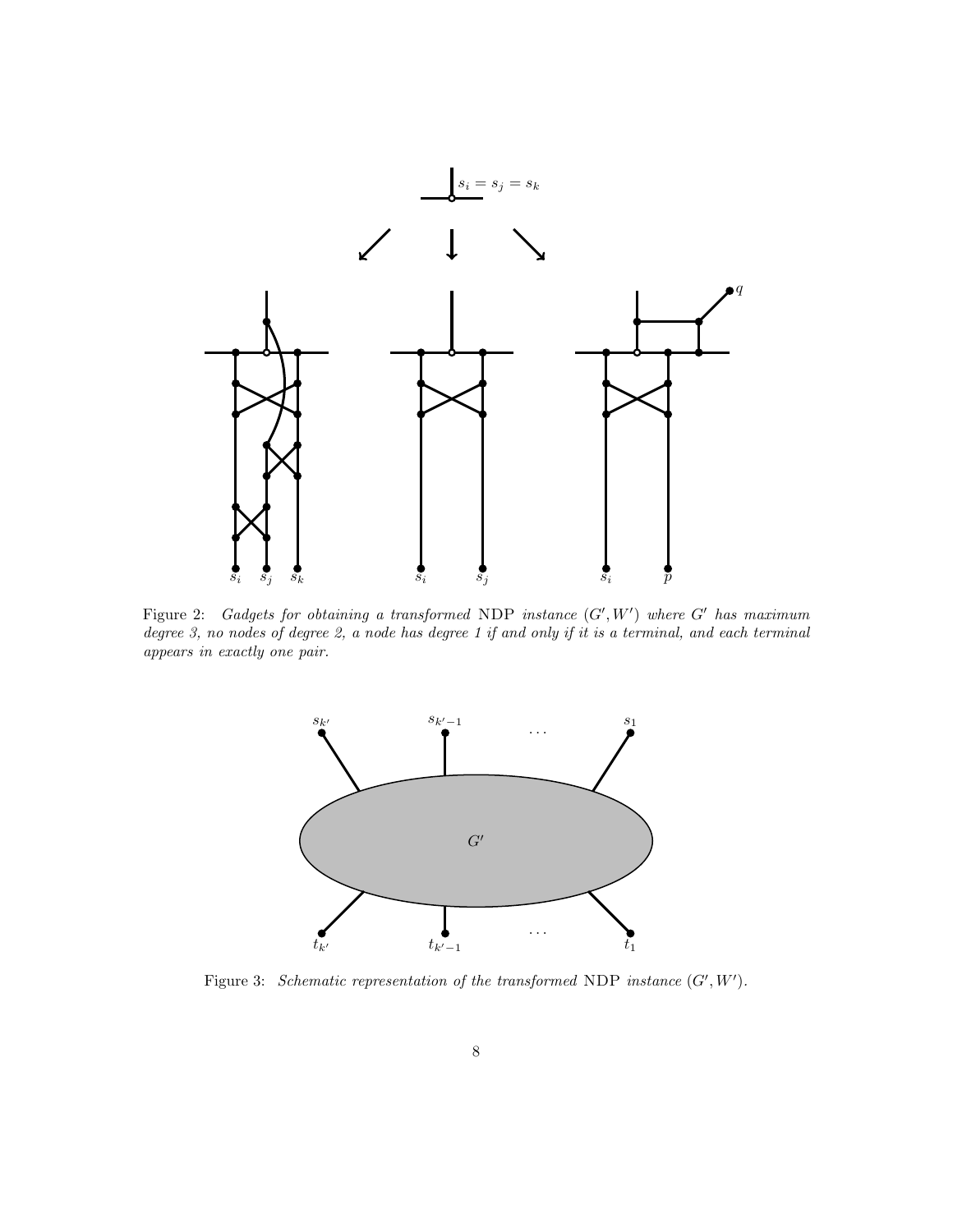<span id="page-8-0"></span>

Figure 4: The tree T used in the reduction of NDP to UTC.

<span id="page-8-1"></span>

Figure 5: The network N used in the reduction of NDP to UTC.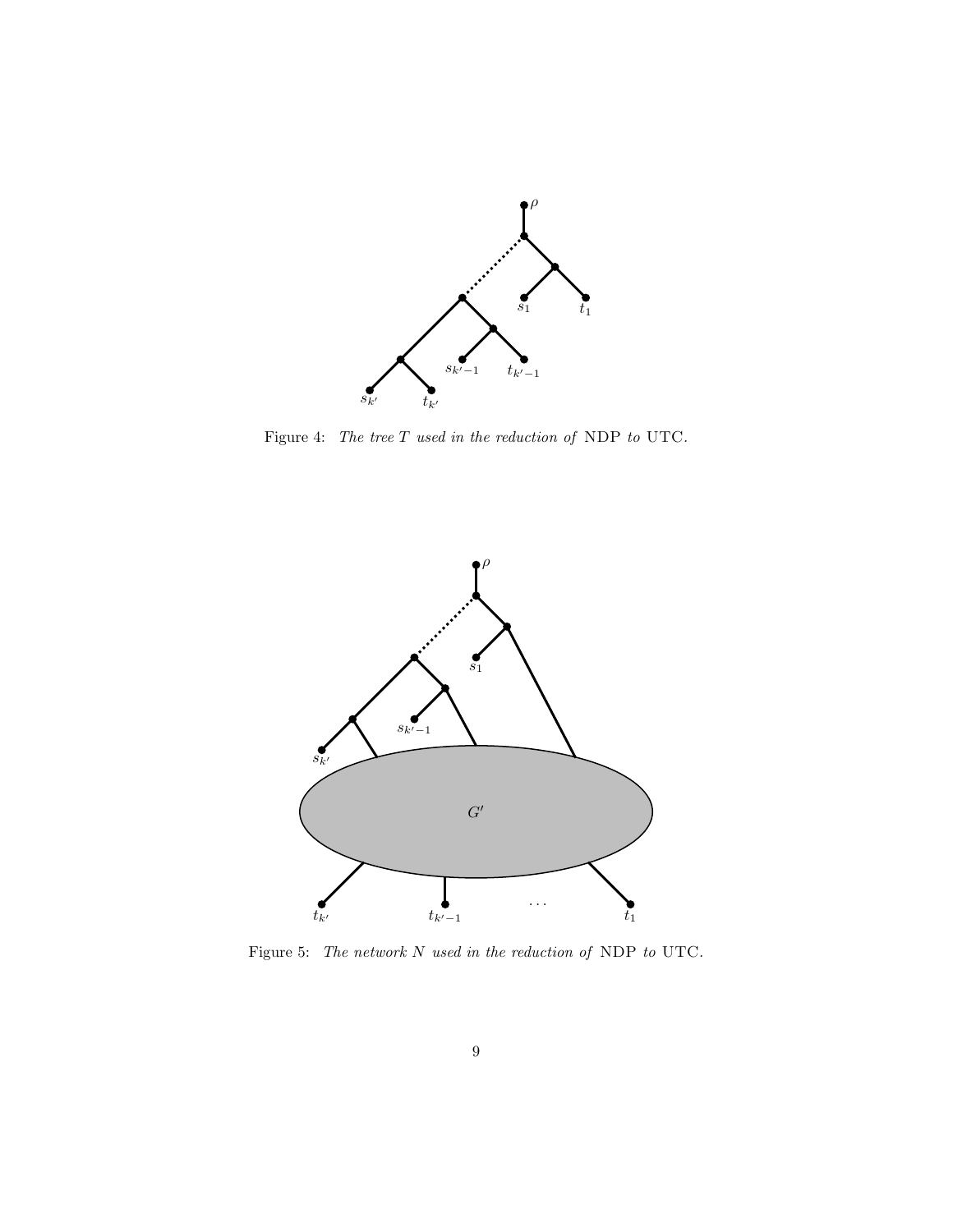#### <span id="page-9-0"></span>3.2 Unrooted Tree Containment (UTC) parameterized by reticulation number

Recall that the input to UTC is an unrooted binary phylogenetic network  $N = (V, E)$  and an unrooted binary phylogenetic tree T, both on X. In this section we use  $n := |V|$  to denote the size of the input to UTC, which is justified by noticing that  $|X| \leq |V|$  and  $|V| - 1 \leq |E| \leq (3/2)|V|$ and that  $|V|$  can be arbitrarily larger than  $|X|$ .

We prove that UTC is fixed parameter tractable (FPT) in parameter  $r(N)$ . First, we give a linear kernel: we show how to transform in  $poly(n)$  time the instance  $(N, T)$  of UTC into a new instance  $(N'',T'')$  on  $X''$  such that  $r(N'') \leq r(N)$ , the size of the instance  $(N'',T'')$  is at most a linear function of  $r(N'')$ , and N'' displays T'' if and only if N displays T. Second, we describe a simple bounded-search branching algorithm to answer UTC, and combining these two results establishes the FPT result. (Note that the second result alone is actually sufficient to establish the FPT result, and could be used without first applying the kernelization procedure, but the kernelization is of independent interest and can contribute to further speed-up in practice).

We start with some necessary definitions, which we give in a form somewhat more general than required in this section, so that we can use them in later sections. Let  $\mathcal N$  be a collection of binary, unrooted, phylogenetic networks (all on X) and  $N_i \in \mathcal{N}$ . A subtree T is called a *pendant* subtree of  $N_i$  if there exists an edge e the deletion of which detaches T from  $N_i$ . A subtree T, which induces a subset of taxa  $X' \subset X$ , is called *common pendant subtree of* N if the following two conditions hold:

- 1. T is a pendant subtree on each  $N_i \in \mathcal{N}$  and  $N_i | X' = N_j | X'$  for each pair of two distinct networks  $N_i, N_j \in \mathcal{N}$ . Here by  $N_i | X'$  we mean the tree which is obtained from  $N_i$  by taking the minimum spanning tree on  $X'$  and then suppressing any resulting node of degree 2.
- 2. Let  $e_i$  be the edge of network  $N_i \in \mathcal{N}$  the deletion of which detaches T from  $N_i$  and let  $v_i \in e_i$ be the endpoint of  $e_i$  "closest" to the taxon set X'. Let's say that we root each  $N_i|X'$  at  $v_i$ , thus inducing a rooted binary phylogenetic tree  $(N_i|X')^\rho$  on X'. We require that, for each distinct pair of networks  $N_i, N_j \in \mathcal{N}, (N_i|X')^{\rho} = (N_j|X')^{\rho}$ .

The second condition formalizes the idea that the point of contact (root location) of the tree should explicitly be taken into account when determining whether a pendant subtree is common. (This is consistent with the definition of common pendant subtree elsewhere in the literature).

The above definition is the basis of the following polynomial-time reduction rule which we will use extensively.

Common Pendant Subtree (CPS) reduction: Find a maximal common pendant subtree in N. Let T be such a common subtree with at least two taxa and let  $X_T$  be its set of taxa. Clip T from each  $N_i \in \mathcal{T}$ . Attach a single label  $x \notin X$  in place of T on each  $N_i$ . Set  $X := (X \setminus X_T) \cup \{x\}.$ 

Note that, if all the networks in  $\mathcal N$  are copies of the same, identical unrooted binary tree on  $X$ , we adopt the convention that iterated application of the CPS reduction reduces all the trees to a single taxon  $\{x\}.$ 

Next, let N be an unrooted binary network on X. For each taxon  $x_i \in X$ , let  $p_i$  be the unique parent of  $x_i$  in N. Let  $C = (x_1, x_2, \ldots, x_t)$  be an ordered sequence of taxa and let  $P = (p_1, p_2, \ldots, p_t)$ be the ordered sequence corresponding to their parents. We allow  $p_1 = p_2$  or  $p_{t-1} = p_t$ . If P is a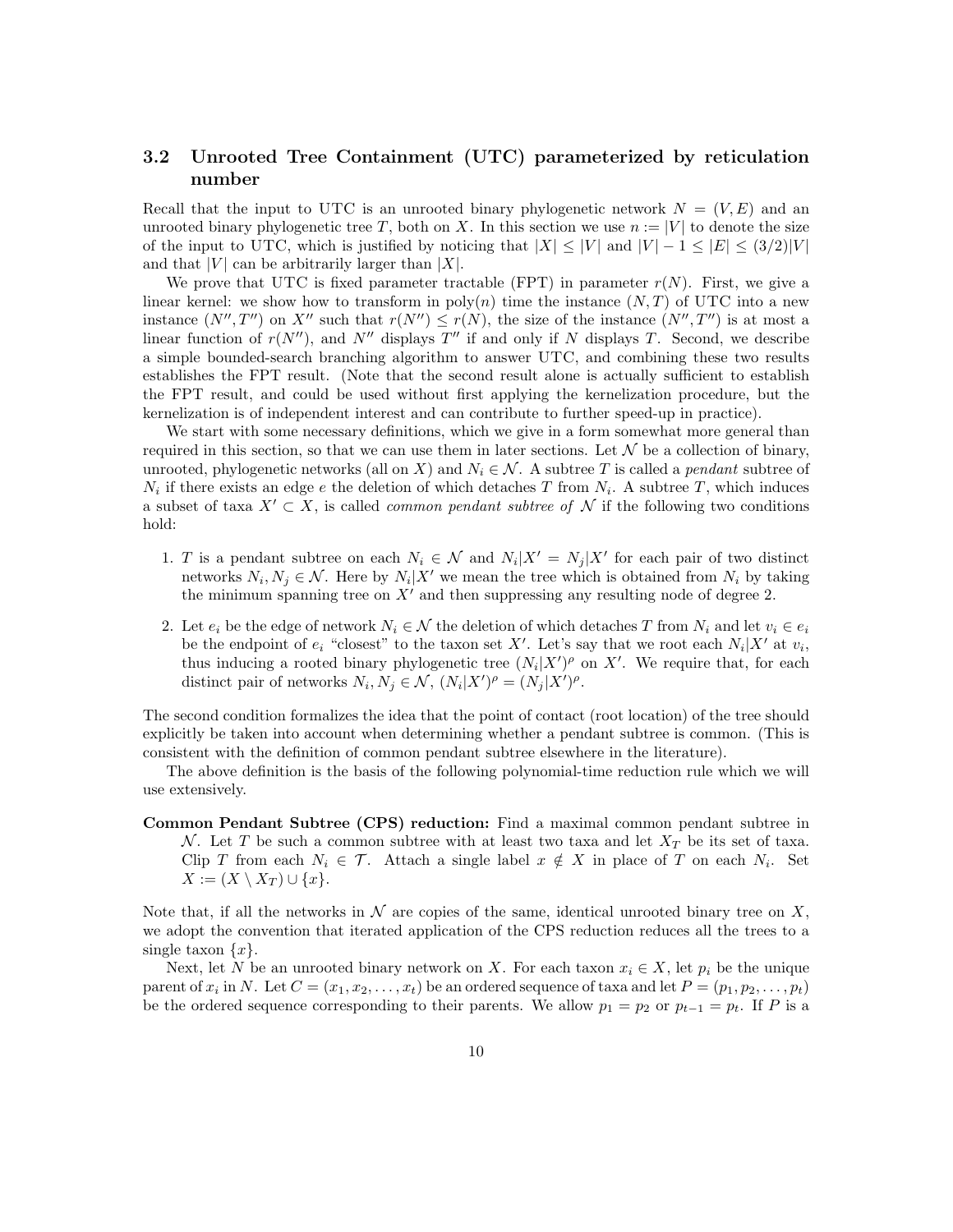path in N then C is called a *chain* of length t. A chain C is a *common chain* of N if C is a chain in each  $N_i \in \mathcal{N}$ . This brings us to our second polynomial-time reduction rule.

Common d-Chain (d-CC) reduction: Find a maximal common chain  $C = (x_1, \ldots, x_t)$  of N where  $t > d$ . Delete from each  $N_i \in \mathcal{N}$  all leaf labels  $x_{d+1}, \ldots, x_t$ , suppress any resulting node of degree 2 and delete any resulting unlabelled leaves of degree 1.

**Lemma 1.** There exists a kernelization for UTC producing an instance  $(N'', T'')$  with at most  $\max(6k, 4)$  taxa and  $\max(15k, 5)$  edges, where  $k = r(N'') \le r(N)$ .

Proof. If, during the kernelization procedure, we ever discover that the answer to UTC is definitely NO (respectively, YES) then we simply output a trivial NO (YES) instance as  $(N'', T'')$  e.g. letting  $N''$  and  $T''$  be two topologically distinct (identical) unrooted phylogenetic trees on 4 taxa and 5 edges. We shall henceforth use this implicitly; this is where the "4" and "5" terms come from in the statement of the lemma. Note that if  $|X| \leq 3$ , the answer is trivially YES, so we henceforth assume  $|X| \geq 4$ .

We begin with some trivial pre-processing. If N contains a cut-edge  $e$  such that one of the two connected components obtained by deleting  $e$  contains no taxa, we delete  $e$  and this component from N and suppress the degree 2 node created by deletion of  $e$ . (This is safe, i.e. does not alter the YES/NO status of the answer to UTC because the image of  $T$  in  $N$  can never enter such a component). We repeat this step until it no longer holds. Let  $N'$  be the resulting network. If  $N'$ and  $T$  are both trees, and are topologically distinct (respectively, identical) the answer is definitely NO (YES). Hence, we assume that  $N'$  is not a tree.

Next, we apply the Common Pendant Subtree (CPS) reduction to  $\{N',T\}$  until it can no longer be applied. It is easy to see that applying this reduction is safe. This is because the image of the common pendant subtree, and the common pendant subtree itself, are necessarily identical in N'. Gently abusing notation, let  $N'$  be the resulting network and  $T'$  the resulting tree. Observe that at this stage  $N'$  potentially still contains pendant subtrees (with 2 or more taxa). This occurs if the pendant subtree has no common counterpart in  $T'$ . However, if this happens the answer is definitely NO. Therefore, we can henceforth assume that  $N'$  contains no pendant subtrees (with 2 or more taxa).

The next step is to apply the **Common 3-Chain** (3-CC) reduction repeatedly to  $\{N',T'\}$ until it can no longer be applied. This has the effect of clipping all common chains on 4 or more taxa to length 3. (The fact that we can clip common chains to constant length is the reason we obtain a linear kernel). Let  $(N'', T'')$  be the instance obtained after a single application of the common chain reduction rule. To establish correctness it is sufficient to show that  $(N'', T'')$  is a YES instance if and only if  $(N', T')$  is a YES instance.

It is easy to see that if  $(N',T')$  is a YES instance then  $(N'',T'')$  is a YES instance. This is because, if N' contains an image of T', then an image of T'' (in  $N''$ ) can be obtained from the image of T' simply by disregarding the surplus taxa deleted from the chain.

The other direction is somewhat more subtle. Observe that, prior to the chain reduction, the common chain  $C' = (x_1, x_2, \ldots, x_t), t \ge 4$ , was not pendant in N' (because N' contained no pendant subtrees). Hence, the clipped chain  $C'' = (x_1, x_2, x_3)$  is not pendant in N''. Let  $e_1, e_{12}, e_{23}, e_3$  be the 4 interior edges of  $N''$  shown in Figure [6.](#page-11-0)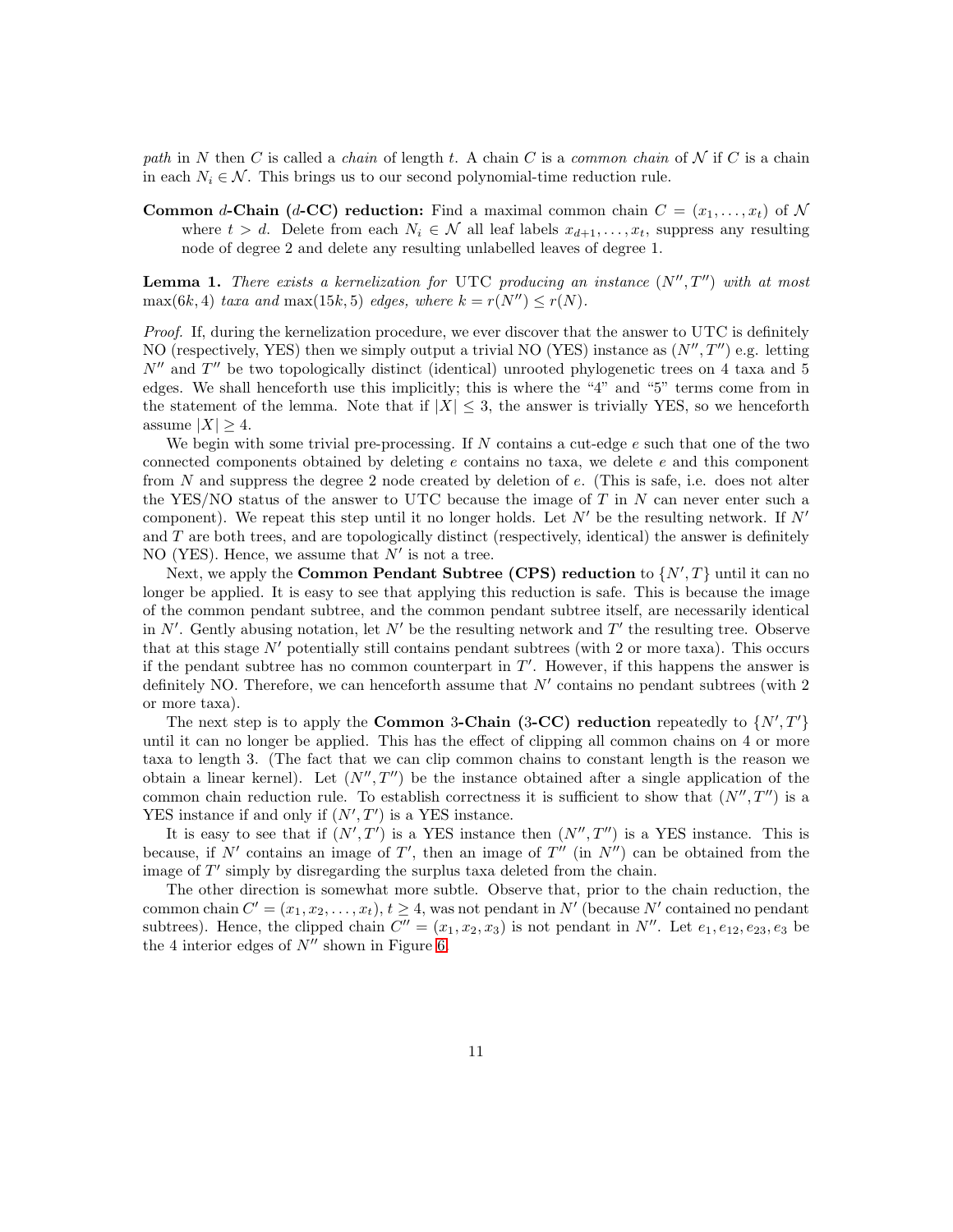

Figure 6: The chain  $C''$  in  $N''$ .

<span id="page-11-0"></span>Now, suppose N'' displays T''; we will prove that N' displays T'. Fix some image of T'' inside N''. We distinguish two main cases. Note that C' is pendant in T' if and only if C'' is pendant in T''.

Case 1: C'' is not pendant in  $T''$ . Both  $e_1$  and  $e_3$  must be on the image of  $T''$  in N'', because otherwise the image of the chain  $C''$  is pendant, a contradiction. If both  $e_{12}$  and  $e_{23}$  are also on the image, then the chain  $C''$  and its image in  $N''$  are identical. In particular, there is no ambiguity about the orientation of the chain, so reintroducing the clipped taxa  $(x_4, \ldots, x_t)$  into the image of  $T''$  (next to  $x_3$ ) yields an image of  $T'$  in  $N'$ . The only remaining subcase is that, in addition to both  $e_1$  and  $e_3$ , exactly one of  $\{e_{12}, e_{23}\}$  is on the image. Without loss of generality let this be  $e_{12}$ . However, this is not possible, because it would mean that  $\{x_1, x_2\}$  are pendant in the image of  $C''$ , and this cannot be an image of  $T''$  because  $\{x_1, x_2\}$  are not pendant in  $T''$ .

Case 2:  $C''$  is pendant in  $T''$ . There are two subcases to consider.

- In the first subcase,  $x_1$  and  $x_2$  share a parent in  $T''$ . (That is, the chain is oriented *towards* the rest of the tree). In such a situation both  $e_{12}$  and  $e_3$  must be on the image of T''. (If this was not the case,  $\{x_2, x_3\}$  would be pendant in the image of  $C''$ , but this is not possible because they are not pendant in  $T''$ .) Now, if  $e_{23}$  is on the image (irrespective of whether  $e_1$ is on the image) then, as in the earlier case, reintroducing the clipped taxa  $(x_4, \ldots, x_t)$  into the image of  $T''$  (next to  $x_3$ ) yields an image of T' in N'. The main subtlety is if  $e_{23}$  is not on the image, and (necessarily)  $e_1$  is. This occurs if the image of  $C''$  exits via  $e_1$ , follows some simple path  $P$  through another part of the network, and re-enters at  $e_3$ . However, note that, within the image, the path  $P$  contains exactly one node of degree  $3$  - which is the image of the parent of  $x_3$  - and for the rest only degree 2 nodes. This means that we can manipulate the image of  $T''$  as follows: put  $e_{23}$  in the image, remove  $e_1$  from the image, and then tidy up the image in the usual sense (i.e. repeatedly deleting unlabelled nodes of degree 1). This is a new, valid image of  $T''$ , and puts us back in the situation when  $e_{23}$  is on the image, so we are done.
- In the second subcase,  $x_2$  and  $x_3$  share a parent in  $T''$ . (That is, the chain is oriented *away* from the rest of the tree). Observe that  $e_1$  and  $e_{23}$  must be on the image, because otherwise  ${x_1, x_2}$  is pendant in the chain image but not in  $T''$ . If  $e_{12}$  is in the image (irrespective of whether  $e_3$  is in the image), re-introducing the clipped taxa  $(x_4, \ldots, x_t)$  to the right of  $x_3$ yields an image of T' in  $N'$ . Again, there is one subtle situation, and that is when  $e_{12}$  is not on the image, but  $e_3$  is. Just as before this occurs if the image of  $C''$  exits via  $e_1$ , follows some simple path P through another part of the network, and re-enters at  $e_3$ . The unique node on P of degree 3 is the image of the parent of  $x_1$  (and all other nodes on P are degree 2). Hence, if we put  $e_{12}$  into the image, remove  $e_3$  from the image, and tidy the image up, we obtain a new valid image of  $T''$  and we are back in the case when  $e_{12}$  is in the image.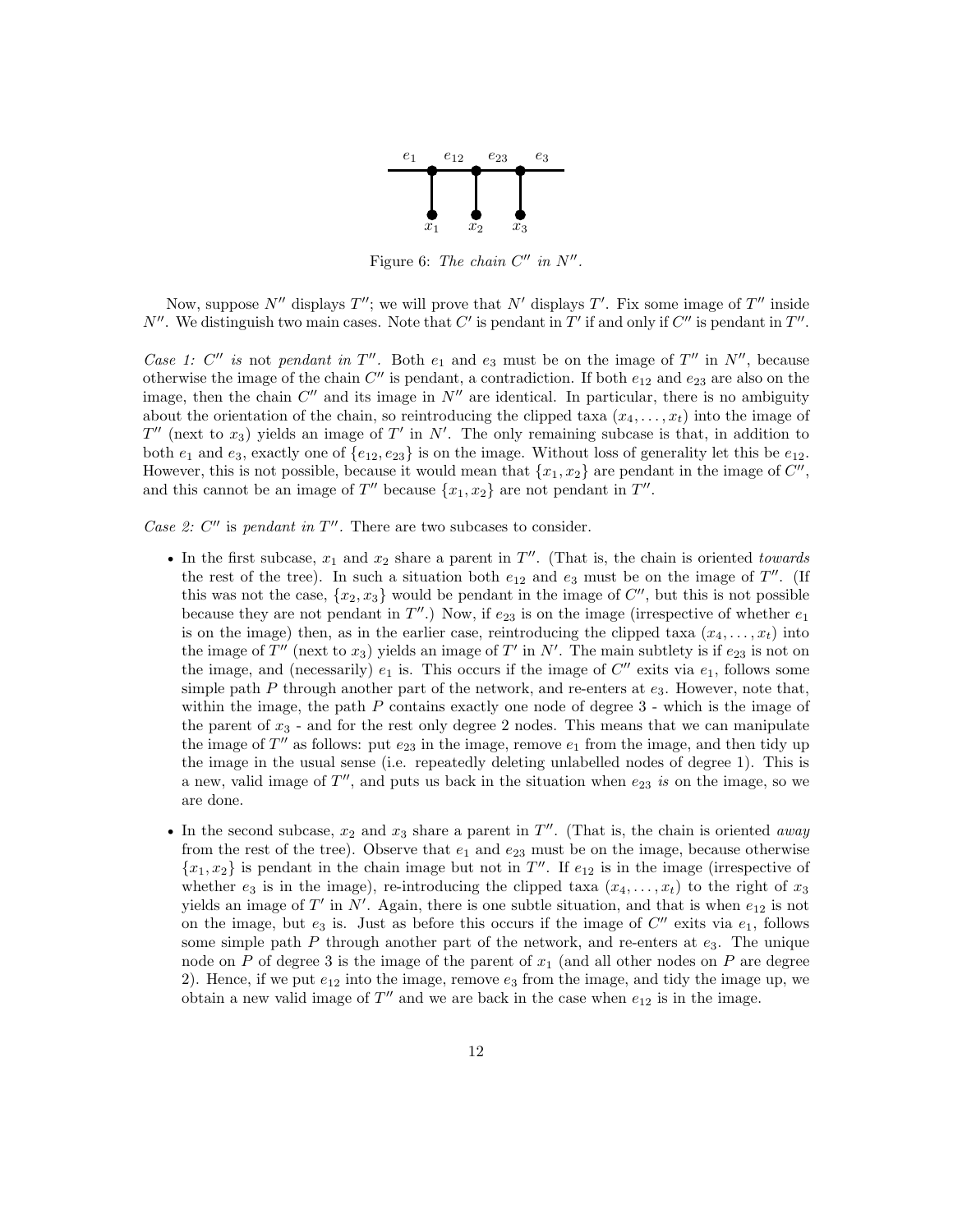Thus, we have established that if  $N''$  displays  $T''$ , then  $N'$  displays  $T'$ . Hence, an application of the 3-CC chain reduction is always safe.

Although it can be shown that the CPS and 3-CC reduction rules produce a linear-size kernel, we now add a third reduction rule which helps to further reduce the size of the kernel and (more importantly) the value of the parameter (i.e., the reticulation number). Assume that none of the previous reduction rules are applicable.

**Network chain (NC) reduction.** If the network contains a chain  $(x_1, \ldots, x_t)$  with  $t \geq 3$  then proceed as follows. Let  $e_{i,i+1}$  be the edge connecting the parents of  $x_i$  and  $x_{i+1}$ . Let  $e_1$  be the edge incident to the parent of  $x_1$  that is not  $e_{12}$  and not incident to  $x_1$ . Let  $e_t$  be the edge incident to the parent of  $x_t$  that is not  $e_{t-1,t}$  and not incident to  $x_t$ . (Note that all these edges exist, because the network does not contain any pendant subtrees, and thus no pendant chains.)

- 1. If  $t \geq 7$  then return a trivial NO instance.
- 2. If  $t = 6$  then delete  $e_{34}$ .
- 3. If  $t = 5$ , do the following. If the tree contains a chain  $(x_1, x_2, x_3)$ , delete  $e_{34}$ . Otherwise, delete  $e_{23}$ .
- 4. If  $t = 4$ , do the following. If the tree contains a chain  $(x_1, x_2, x_3)$ , delete  $e_{34}$ . If it contains a chain  $(x_2, x_3, x_4)$ , delete  $e_{12}$ . Otherwise, delete  $e_{23}$ .
- 5. If  $t = 3$  and the tree has a pendant subtree on  $\{x_1, x_2, x_3\}$ , do the following. If  $x_1$  and  $x_2$ have a common parent in the tree, delete  $e_1$ . Otherwise, delete  $e_3$ .
- 6. Otherwise, if  $t = 3$  and the tree has a pendant subtree on  $\{x_1, x_2\}$ , delete  $e_{23}$ .
- 7. Otherwise, if  $t = 3$  and the tree has a pendant subtree on  $\{x_2, x_3\}$ , delete  $e_{12}$ .
- 8. Otherwise, if  $t = 3$  and the tree has a chain  $(x_1, x_2, x_3)$ , delete  $x_3$ .

In all cases, we suppress any resulting degree-2 nodes.

We now show that the network chain reduction (NC) rule is safe. Suppose that the network displays the tree. Then the chain  $(x_1, \ldots, x_t)$  of the network is either also a chain of the tree, or there exists some  $1 \leq i \leq t-1$  such that the tree has pendant chains on  $\{x_1, \ldots, x_i\}$  and on  ${x_{i+1}, \ldots, x_t}$ . We now discuss each case of the network chain reduction separately.

- 1. In this case it follows that there is a common chain of length at least four, which is not possible since we assumed that the 3-CC common chain reduction is not applicable.
- 2. This is only possible if  $(x_1, x_2, x_3)$  and  $(x_4, x_5, x_6)$  are pendant chains of the tree. Hence,  $e_{34}$ is not used by any image of the tree in the network and can be deleted.
- 3. If the tree contains a chain  $(x_1, x_2, x_3)$ , then it must be pendant. Hence,  $e_{34}$  can be deleted. Otherwise,  $(x_3, x_4, x_5)$  must be a pendant chain of the tree and  $e_{23}$  can be deleted.
- 4. Similar to the previous case. If neither  $(x_1, x_2, x_3)$  nor  $(x_2, x_3, x_4)$  is a pendant chain of the tree, then  $(x_1, x_2)$  and  $(x_3, x_4)$  must both be pendant chains of the tree, in which case  $e_{23}$ can be deleted.
- 5-7. Similar to the previous cases.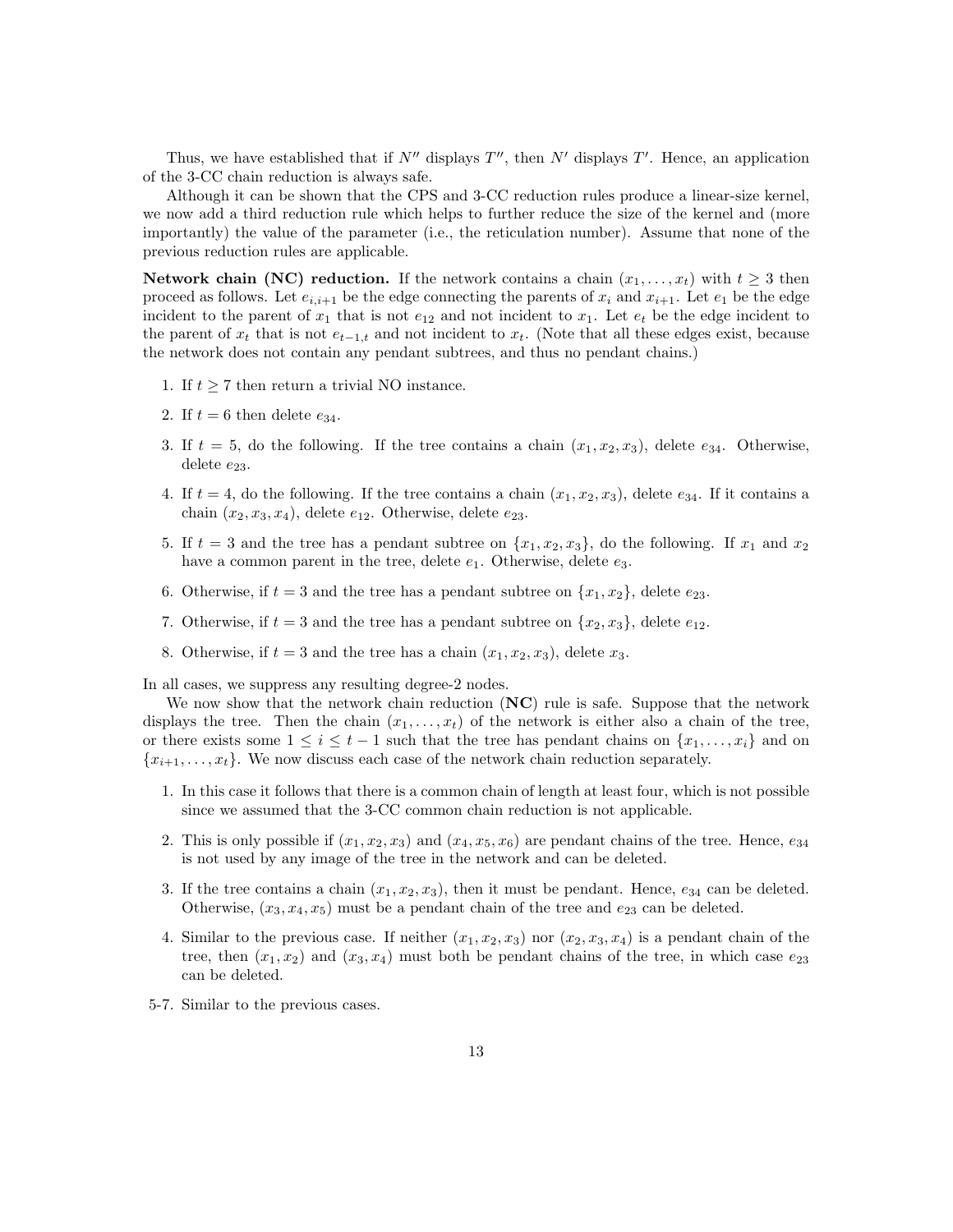8. In this case,  $(x_1, x_2, x_3)$  is a chain of the tree that is not pendant (since otherwise we would be in one of the previous cases). The image of the tree in the network must then use all of  $e_1, e_{12}, e_{23}, e_3$ . Now we delete  $x_3$  and suppress the resulting degree-2 node. Hence the reduced network has a chain  $(x_1, x_2)$  with edges  $e_1, e_{12}, e_2$  defined as in the network chain reduction rule. To see that this reduction is safe, assume that the reduced tree is displayed by the reduced network. Then the embedding of the tree in the network has to use  $e_1$  and  $e_2$ . It does not necessarily use  $e_{12}$  but if it does not it is easy to adapt the image such that it does use  $e_{12}$ . Hence, the chain  $(x_1, x_2)$  can be replaced by  $(x_1, x_2, x_3)$  and it follows that the original tree is displayed by the original network.

Let  $(N'', T'')$  be an instance obtained by applying the CPS, 3-CC and NC reduction rules exhaustively until none applies. Clearly, the process by which  $(N'', T'')$  is obtained from the original  $(N, T)$  can be completed in polynomial time, since all pre-processing steps delete at least one node or edge from the network. It is easy to verify that, by construction,  $r(N'') \leq r(N)$ . Hence, to complete the kernelization it remains only to show that the size of the instance  $(N'', T'')$  is at most a linear function of  $r(N'')$ , where for brevity we let  $k = r(N'')$ . To see this, recall firstly that N'' has no pendant subtrees. Let  $N'' = (V'', E'')$ . Suppose we delete all taxa in N'' and then repeatedly suppress nodes of degree 2, and delete nodes of degree 1, until neither of these operations can be applied anymore. For  $k \geq 2$ , this creates a 3-regular graph  $N^*$  with nodes  $V^*$ and edges  $E^*$ , that potentially contains multi-edges and loops. Notice that in each deletion of a leaf and each suppression of a node with degree 2, we diminish both the number of nodes and the number of edges by 1. Since we started out with  $|E''| = k + |V''| - 1$  we still have  $|E^*| = k + |V^*| - 1$ . Moreover, because of 3-regularity,  $|E^*| = 3|V^*|/2$ . Combining yields  $|V^*| = 2k - 2$  and therefore  $|E^*| = 3(k-1)$ . (For  $k = 1, N^*$  contains no nodes and is strictly speaking not a graph: in this case we define  $N^*$  to be a single node with a loop). Observe that  $N''$  can be obtained from  $N^*$  by replacing each edge with a chain of taxa: this operation is sufficient because  $N''$  had no pendant subtrees. Moreover, each such chain contains at most two leaves since otherwise the network chain reduction rule would be applicable. This means that  $|X''|$  is at most  $2 \cdot \max(1, 3(k-1))$ , and the number of edges in  $N''$  is at most  $5 \cdot \max(1, 3(k-1)).$  $\Box$ 

We observe that simply reducing common chains to length 2, i.e. applying the 2-CC reduction rule, is not safe, as the following example shows. Suppose  $N$  consists of a single cycle with taxa  $a, b, c, d, e, f$  in that (circular) order. Let T be a caterpillar tree with taxa  $a, b, c, f, e, d$  in that order. N does not display T. However, if the common chain  $(a, b, c)$  is clipped to  $(a, b)$  - or to  $(b, c)$  - the resulting network  $N''$  does display  $T''$ . A symmetrical argument also holds for the common chain  $(f, e, d)$ .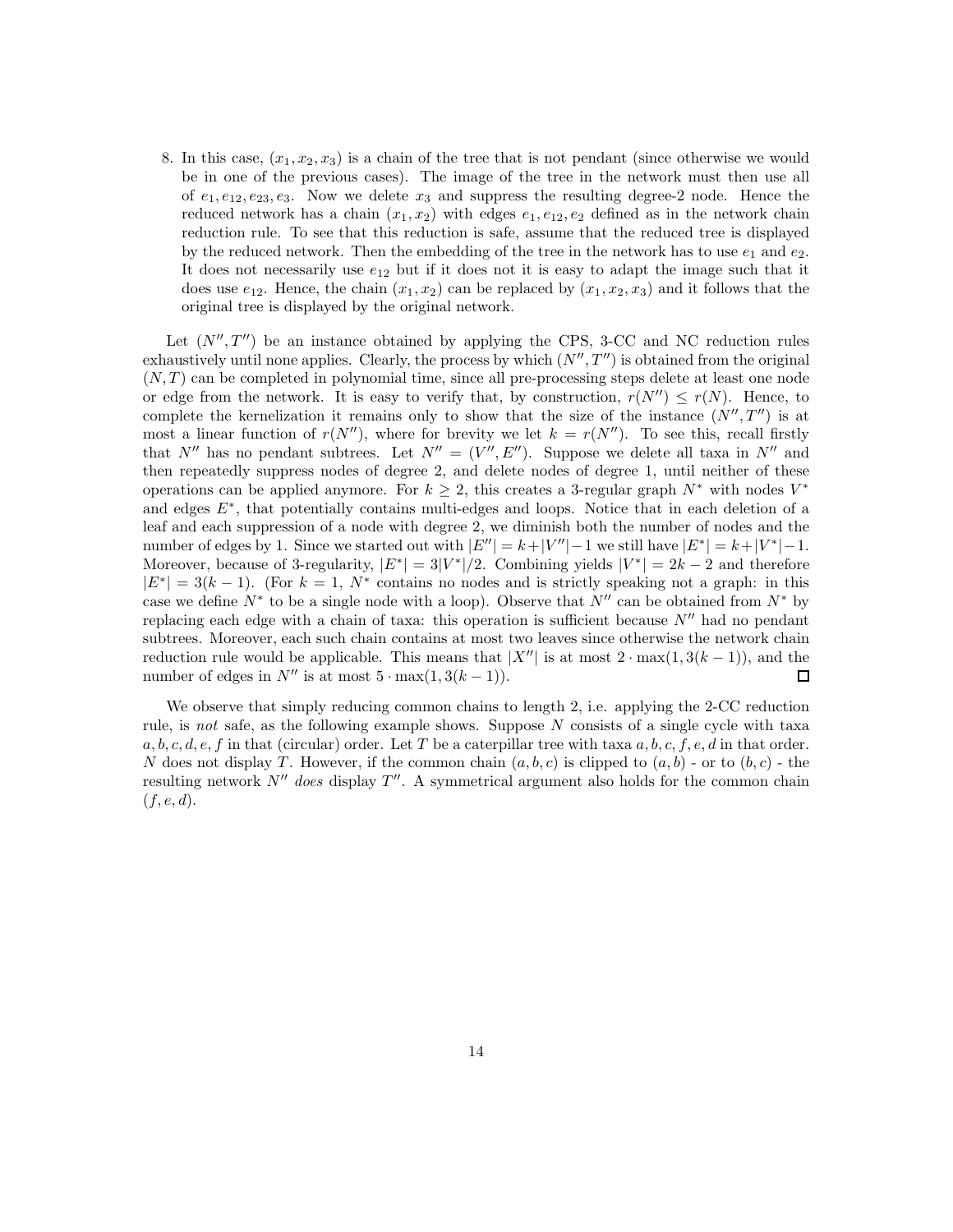

Figure 7: Example showing that it is not safe to reduce chains to length 2. The shown network N does not display the given tree T. However, if the chains  $(a, b, c)$  and  $(d, e, f)$  are reduced to length 2, then the reduced network  $N'$  does display the reduced tree  $T'$  (by deleting the dotted edge).

The proof of the FPT result follows by applying a simple bounded-search branching algorithm to the kernelized instance. Note that, as mentioned earlier, this algorithm can be applied independently of the kernelization.

**Theorem 2.** Let  $(N, T)$  be an input to UTC, where  $N = (V, E)$ . There exists an  $O(4<sup>k</sup>n<sup>2</sup>)$ -time algorithm for UTC, where  $k = r(N)$  and  $n = |V|$ .

Proof. If the network is a tree then the problem can be solved easily in polynomial time by deciding whether or not the network is isomorphic to the input tree. Otherwise, we proceed as follows.

Consider any two taxa  $x, y$  that have a common neighbour in the tree T. If x and y also have a common neighbour in  $N$ , then we can delete  $y$  from both  $T$  and  $N$  and suppress the resulting degree-2 nodes (see the CPS reduction above).

Otherwise, let  $n_x$  and  $n_y$  be the neighbours of, respectively, x and y in the network N. Let  $e_1, e_2$ be the two edges that are incident to  $n_x$  but not to x and let  $e_3, e_4$  be the two edges that are incident to  $n_y$  but not to y. If N displays T, then the embedding of T in N can contain at most three of these four edges  $e_1, \ldots, e_4$  (since there is exactly one edge leaving the path between x and y in the embedding). Hence, we create four subproblems  $P_1, \ldots, P_4$ . In subproblem  $P_i$ , we delete edge  $e_i$ and suppress resulting degree-2 nodes. The parameter (reticulation number) in each subproblem is  $k-1$ . Hence, the running time is  $O(4^k n^2)$ .  $\Box$ 

### <span id="page-14-0"></span>4 Unrooted hybridization number (UHN) on two trees

In this section we study the unrooted hybridization number problem in case the input consists of two trees  $T_1, T_2$  and we show equivalence to a well-known problem that has been studied before in the literature, namely the Tree Bisection and Reconnect problem.

Let T be an unrooted, binary tree on X. A Tree Bisection and Reconnect (TBR) move is defined as follows: (1) we delete an edge of T to obtain a forest consisting of two subtrees  $T'$  and  $T''$ . (2) Then we select two edges  $e_1 \in T'$ ,  $e_2 \in T''$ , subdivide these two edges with two new nodes  $v_1$  and  $v_2$ , add an edge from  $v_1$  to  $v_2$ , and finally suppress all nodes of degree 2. In case either T' or T'' are single leaves, then the new edge connecting  $T'$  and  $T''$  is incident to that node. Let  $T_1, T_2$  be two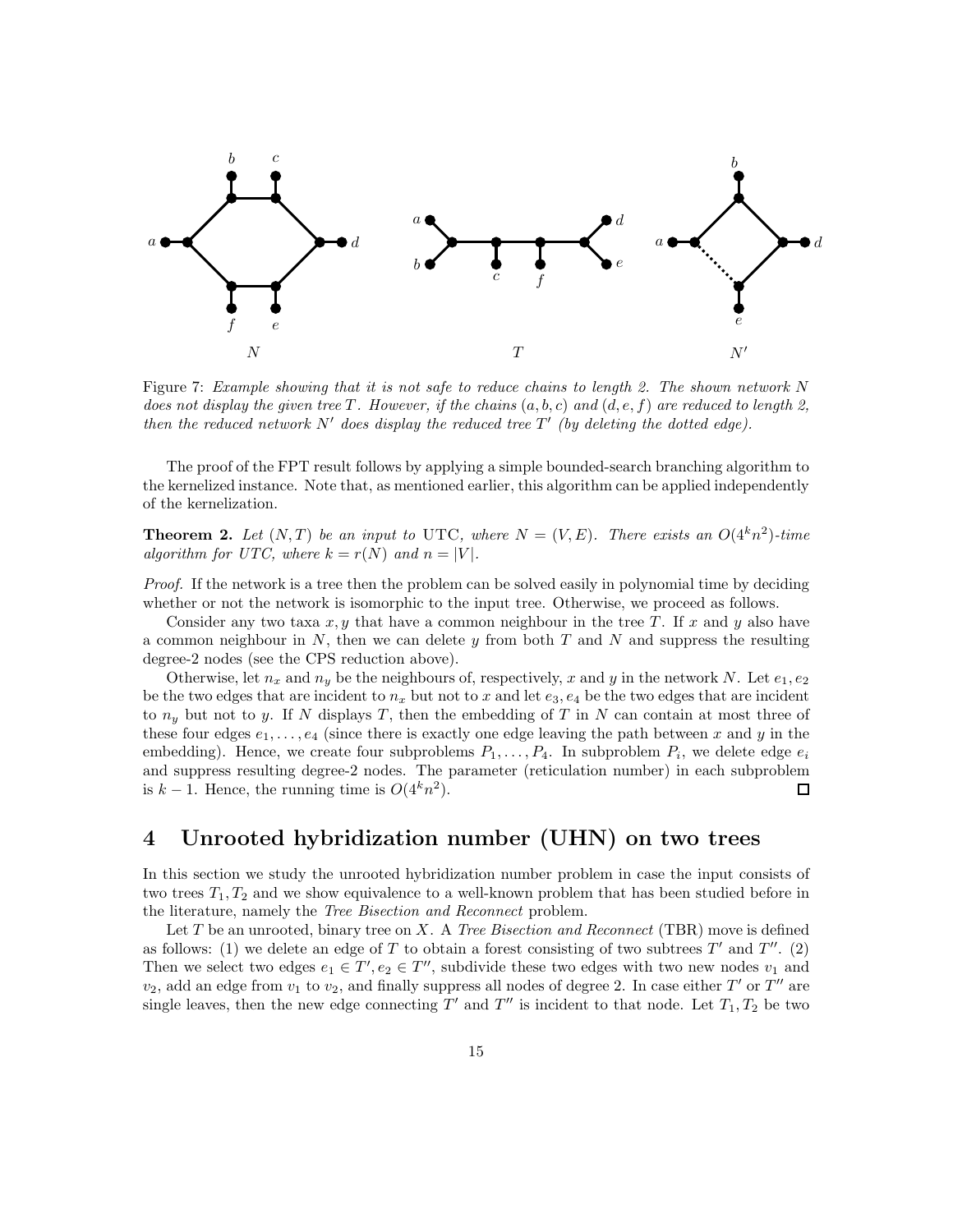binary and unrooted trees on the same set of leaf-labels. The TBR-distance from  $T_1$  to  $T_2$ , denoted  $d_{TBR}(T_1, T_2)$ , is simply the minimum number of TBR moves required to transform  $T_1$  into  $T_2$ .

It is well known that computation of TBR-distance is essentially equivalent to the Maximum Agreement Forest (MAF) problem, which we now define. Given an unrooted, binary tree on X and  $X' \subset X$  we let  $T(X')$  denote the minimal subtree that connects all the elements in X'. An agreement forest of two unrooted binary trees  $T_1, T_2$  on X is a partition of X into nonempty blocks  $\{X_1, \ldots, X_k\}$  such that (1) for each  $i \neq j$ ,  $T_1(X_i)$  and  $T_1(X_j)$  are node-disjoint and  $T_2(X_i)$  and  $T_2(X_j)$  are node-disjoint, (2) for each i,  $T_1|X_i = T_2|X_i$ . A maximum agreement forest is an agreement forest with a minimum number of components, and this minimum is denoted  $d_{MAF}(T_1, T_2)$ . In 2001 it was proven by Allen and Steel that  $d_{MAF}(T_1, T_2) = d_{TBR}(T_1, T_2) + 1$  [\[1\]](#page-23-10).

<span id="page-15-0"></span>**Theorem 3.** Let  $T_1, T_2$  be two unrooted binary phylogenetic trees on the same set of taxa X. Then  $d_{TBR}(T_1, T_2) = h^u(T_1, T_2).$ 

*Proof.* We first show  $h^u(T_1, T_2) \leq d_{TBR}(T_1, T_2)$ . Let  $d_{TBR}(T_1, T_2) = k$ . Observe that if  $k = 0$  then  $T_1 = T_2$ , because  $d_{TBR}$  is a metric, and if  $T_1 = T_2$  then  $h^u(T_1, T_2) = 0$ , so the claim holds. Hence, assume  $k \geq 1$ .

By the earlier discussed equivalence,  $T_1$  and  $T_2$  have an agreement forest with  $k+1$  components  $F = \{F_0, \ldots, F_k\}$ . Our basic strategy is to start with a network that trivially displays  $T_1$ (specifically,  $T_1$  itself) and then to "wire together" the components of F such that an image of  $T_2$  is progressively grown. Each such wiring step involves subdividing two edges and introducing a new edge between the two subdivision nodes. This increases the number of nodes in the network by 2 and the number of edges by 3, so it increases the reticulation number by 1. We will do this  $k$  times, yielding the desired result.

Observe that for least one of the components,  $F_p$  say,  $T_2(F_p)$  will be pendant in  $T_2$ . Let  $F' = F \setminus \{F_p\}, X' = X \setminus F_p, T_1' = T_1 | X'$  and  $T_2' = T_2 | X'$ . Let  $\{u, v\}$  be the edge that, when deleted, detaches  $T_2(F_p)$  from the rest of the tree. Assume without loss of generality that u lies on  $T_2(F_p)$  and v lies on  $T_2(X')$ . The nodes u and v thus lie on unique edges of  $T_2|F_p$  and  $T_2|X'$  (or taxa if  $F_p$  and/or X' are singleton sets); these can be viewed as the wiring points where  $F_p$  wants to connect to the rest of the tree. Next, observe that  $F'$  is an agreement forest for  $T'_1$  and  $T'_2$ , so it too has a pendant component, and the process can thus be iterated. In this way we can impose an elimination ordering on the components of  $F$ . For the sake of brevity assume that the components  $F_0, F_1, \ldots, F_k$  are already ordered in this way.

Now, set  $N_k := T_1$ . For each  $F_i \in F$ , fix the unique image of  $F_i$  in  $N_k$  (this allows us without ambiguity to refer to the image of  $F_i$  in the intermediate networks we construct). For each  $0 \leq j \leq$  $k-1$ , we construct  $N_j$  from  $N_{j+1}$  in the following way. Assume that by construction  $N_{j+1}$  already contains an image of  $T_2 |(U_{j' > j} F_{j'})$  and an image of  $T_2 | F_j$ , and that these images are disjoint. (Clearly this is true for  $j = k - 1$ , by the definition of agreement forest). From the earlier argument we know the two wiring points at which  $T_2|F_j$  wishes to join with  $T_2|(\cup_{j'>j} F_{j'})$ . If  $|F_j| \geq 2$  the wiring point within  $F_j$  will be an edge, otherwise it is a taxon, and an identical statement holds for  $|\cup_{j'>j} F_{j'}|$ . Assume for now that both wiring points are edges,  $e_1$  and  $e_2$  respectively. The images of these edges will, in general, be paths in  $N_{j+1}$ . We subdivide any edge on the image of  $e_1$ , and any edge on the image of  $e_2$ , and connect them by a new edge. If a wiring point is a taxon x the only difference is that we subdivide the unique edge entering x in  $N_{j-1}$ . At the end of this process,  $N_0$  displays both  $T_1$  and  $T_2$ . This completes the claim  $h^u(T_1, T_2) \leq d_{TBR}(T_1, T_2)$ .

To prove  $h^u(T_1, T_2) \geq d_{TBR}(T_1, T_2)$ , let  $k = h^u(T_1, T_2)$  and let N be an unrooted phylogenetic network with reticulation number k that displays both  $T_1$  and  $T_2$ . Fix an image  $T_1'$  of  $T_1$  inside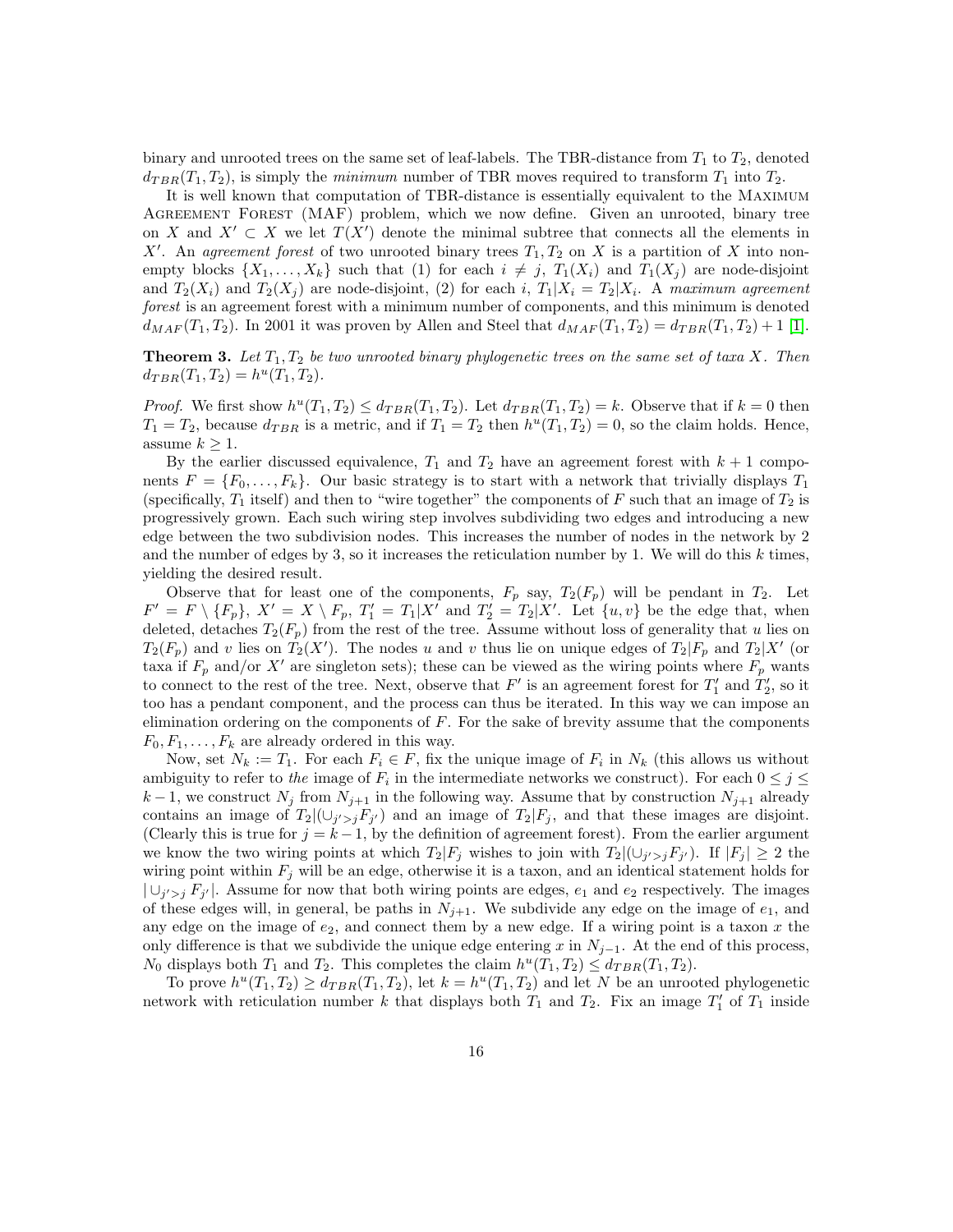N. If this image is not a spanning tree of  $N$ , greedily add edges to the image until it becomes one. (The edges added this way will correspond to unlabelled degree 1 nodes that are repeatedly deleted when tidying up the image to obtain  $T_1$ ). Now, fix an image  $T_2'$  of  $T_2$  inside N. Let  $F \subseteq E(N)$  be those edges of N that are *only* in  $T_2'$ . Deleting in  $T_2$  the edges that correspond to F breaks  $T_2$  up into a forest with at most  $|F| + 1$  components. In fact, by construction this will be an agreement forest. Hence,  $d_{TBR}(T_1, T_2) \leq |F|$ . What remains is to show that  $|F| \leq h^u(T_1, T_2)$ . Given that  $T_1'$ was a spanning tree of N, and none of the edges on this image are in F, the graph  $(V, E - F)$  is connected, so  $|E| - |F| \ge |V| - 1$ . Hence,  $|F| \le |E| - |V| + 1 = k$ . П

Note that the proof given above is constructive, in the following sense. Given an agreement forest  $F$  with  $k + 1$  components, one can easily construct in polynomial time an unrooted network  $N$ with reticulation number  $k$  that displays both the trees, and given an unrooted network  $N$  with reticulation number  $k$  (and images of  $T_1$  and  $T_2$  in  $N$ ) one can easily construct in polynomial time an agreement forest  $F$  with  $k+1$  components.

Corollary 1. UHN is NP-hard, in APX, and FPT in parameter  $h^u(T_1, T_2)$ .

*Proof.* Immediate from Theorem [3](#page-15-0) and the corresponding results for  $d_{TBR}$ . Hardness (and a linear-size kernel) were established in [\[1\]](#page-23-10). The best-known approximation result for  $d_{TBR}$  is currently a polynomial-time 3-approximation [\[34,](#page-25-2) [35\]](#page-25-3). The best-known FPT result for  $d_{TBR}$  is currently  $O(3^k \cdot \text{poly}(n))$  [\[8\]](#page-23-11). □

### <span id="page-16-0"></span>5 Root-uncertain hybridization number (RUHN)

In this section we turn our attention to the ROOT UNCERTAIN HYBRIDIZATION NUMBER (RUHN) problem. We remind the reader that in this problem the input consists of a set of unrooted binary trees and we are asked to choose the root location of each tree, such that the hybridization number is minimized. In the first part of this section we show that RUHN is already NP-hard and APXhard even when the input consists of two trees. On the other side, in the next subsection we show that the problem is FPT in the hybridization number for any number of trees by providing a quadratic-sized kernel. We conclude the section by discussing how an exponential-time algorithm can be obtained for solving the kernel.

#### 5.1 Hardness

<span id="page-16-2"></span>**Lemma 2.** Let  $\mathcal{T} = \{T_1, T_2\}$  be an input to HN. We can transform in polynomial time  $T_1$  and  $T_2$ into two unrooted binary phylogenetic trees  $T_1^*$ ,  $T_2^*$  such that,

<span id="page-16-1"></span>
$$
h^{ru}(T_1^*, T_2^*) = h^r(T_1, T_2) + 1.
$$
\n(2)

*Proof.* Let X denote the taxa of  $T_1$  and  $T_2$  and let  $n = |X|$ . We will construct in polynomial time a pair of unrooted trees  $T_1^*, T_2^*$  on  $3|X| + 2$  taxa such that [\(2\)](#page-16-1) holds.

To construct  $T_1^*$ , we start by taking an unrooted caterpillar  $(c_0, c_1, ..., c_n, d_0, d_1, d_2, ..., d_n)$  on  $2n + 2$  new taxa. Let  $r_1$  be the root of  $T_1$ . To complete  $T_1^*$  we ignore all the directions on the arcs of  $T_1$ , and concatenate the caterpillar to  $T_1$  by subdividing the unique edge entering  $d_n$  with a new node u, and connect u to  $r_1$ . The construction of  $T_2^*$  is analogous, except that the c-part of the caterpillar is reversed:  $(c_n, c_{n-1}, ..., c_0, d_0, d_1, d_2, ..., d_n)$ . See Figure [8](#page-17-0) (left and centre) for an example when  $n = 5$ .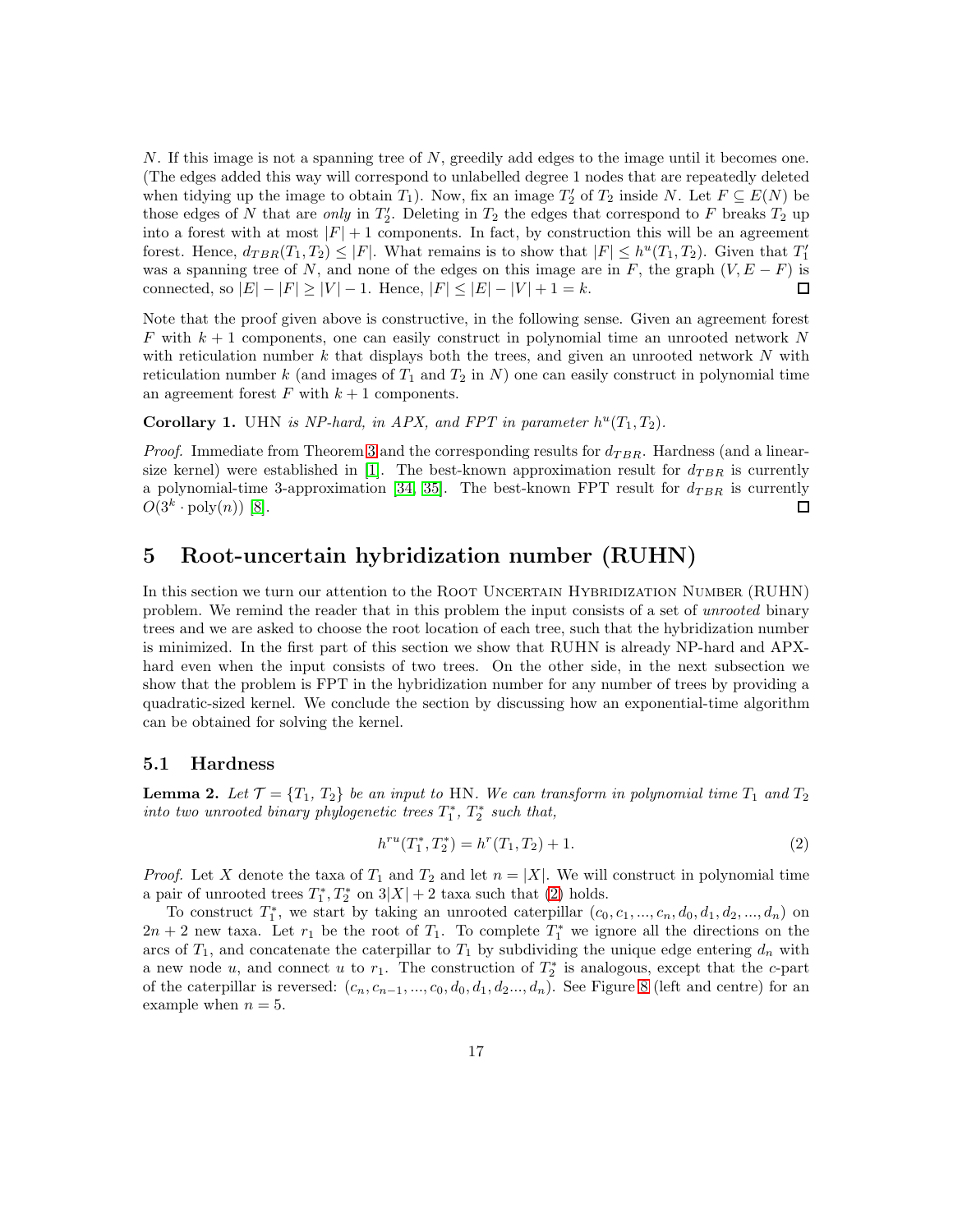<span id="page-17-0"></span>

Figure 8: An example of the transformation used in Lemma [2](#page-16-2) when  $|X| = 5$ . Left and centre: the two unrooted binary trees  $T_1^*$  and  $T_2^*$  that are used as input to RUHN. These are obtained from the original rooted binary trees  $T_1$  and  $T_2$  on X that are the input to the HN problem. If these trees are rooted at the specified points, then the rooted phylogenetic network  $N'$  displays the two rootings, where  $N$  is an optimal solution to the original  $HN$  problem. (Although not shown explicitly here, in the top part of  $N'$  all arcs are oriented downwards.)

It is quite easy to show that  $h^{ru}(T_1^*, T_2^*) \leq h^r(T_1, T_2) + 1$ . Specifically, let N be any optimum solution to the original HN problem, i.e.  $r(N) = h^r(T_1, T_2)$ . If we root both  $T_1^*$  and  $T_2^*$  on the internal edge between  $c_2$  and  $c_3$ , then the network  $N'$  as shown in Figure [8](#page-17-0) (right) clearly displays these two rootings. Essentially,  $N'$  has been obtained by adding a single "root cycle" above  $N$ , so  $r(N') = r(N) + 1$ . More formally, in order of increasing distance from the root, the network N' has taxa  $c_2, c_1, c_0$  on one side of the root cycle, and  $c_3, ..., c_{n-1}, c_n$  on the other.

The lower bound,  $h^{ru}(T_1^*, T_2^*) \geq h^r(T_1, T_2) + 1$ , requires slightly more effort to prove. We will use the following observation.

$$
h^{ru}(T_1^*, T_2^*) \le h^r(T_1, T_2) + 1 \le (n - 2) + 1 = n - 1.
$$
\n(3)

The second inequality follows from the well-known fact that two rooted binary phylogenetic trees on  $n \geq 2$  taxa can have hybridization number at most  $n-2$  [\[2\]](#page-23-14).

Notice that, if in a rooting of  $T_1^*$ , the whole c-part of the caterpillar appears in reverse order of the one in a rooting of  $T_2^*$  then just this c-part of the caterpillars adds  $n-1$  to the hybridization number of that rooting. The same holds for the d-parts of the caterpillars. In both cases, using the observation above, the lower bound is true. In particular, this implies that the lower bound holds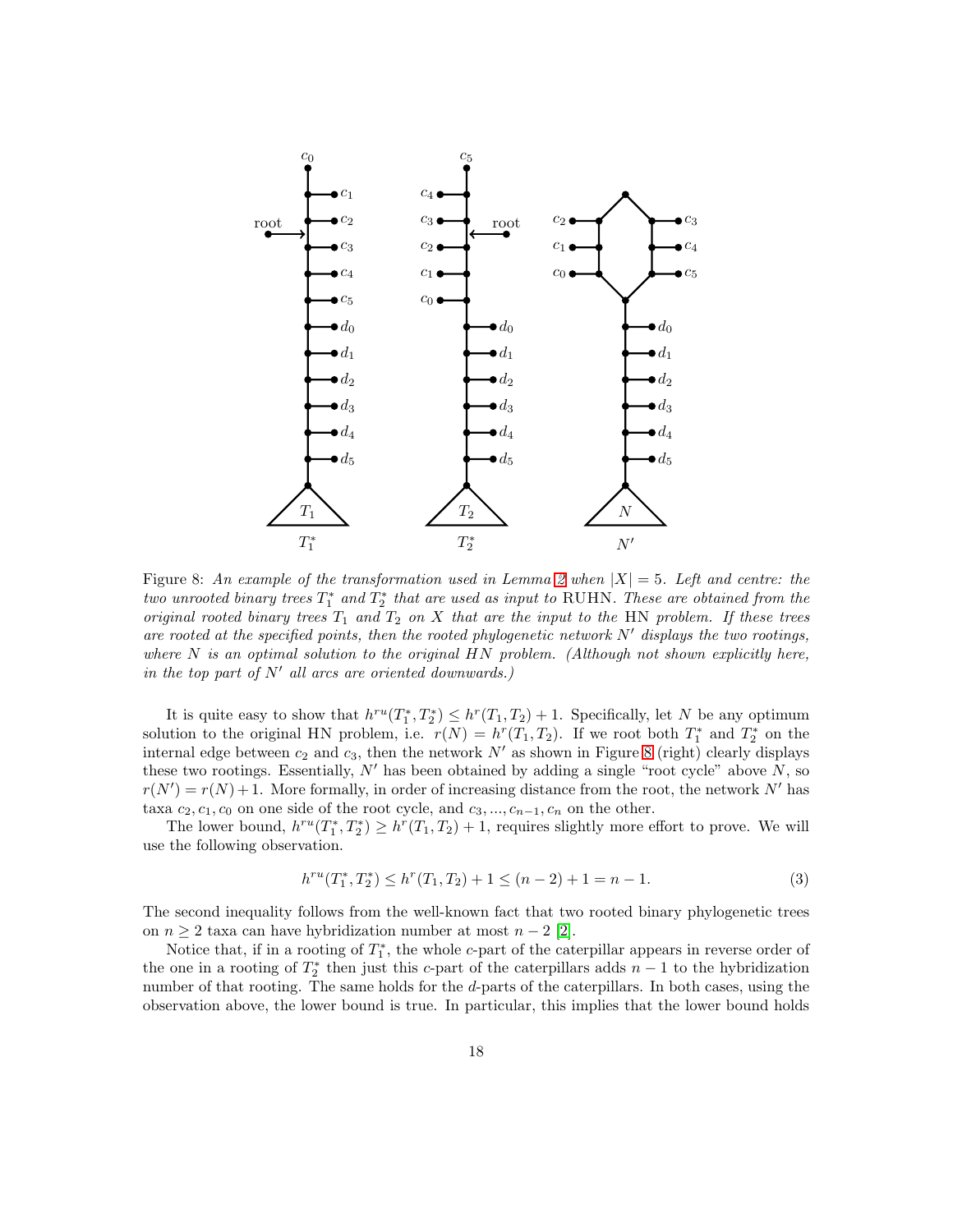if  $T_1^*$  is rooted inside its  $T_1$ -part, since any rooting of  $T_2^*$  will create either oppositely-oriented  $c$ - or d-parts of the caterpillars. The same holds for a rooting inside  $T_2$ . But clearly, if both  $T_1^*$  and  $T_2^*$ are rooted outside their T-parts, then these T-parts add  $h^{r}(T_1, T_2)$  to the hybridization number of such a rooting. Since the caterpillars of  $T_1^*$  and  $T_2^*$  are non-isomorphic, any rooting within the cor d-parts of caterpillars of the trees will additionally add at least 1 to the hybridization number. (Formally speaking this last argument is a consequence of the *cluster reduction* described in [\[3\]](#page-23-15)).  $\Box$ 

<span id="page-18-0"></span>**Theorem 4.** ROOT UNCERTAIN MINIMIMUM HYBRIDIZATION is NP-hard and APX-hard for  $|T|$  = 2.

*Proof.* HN is already known to be NP-hard and APX-hard for  $|T| = 2$ . NP-hardness of RUHN is thus immediate from Lemma [2.](#page-16-2) We can also use this lemma to prove APX-hardness, which excludes the existence of a PTAS for RUHN, unless P=NP. The APX-hardness result might seem intuitively obvious, since the  $+1$  term in [\(2\)](#page-16-1) is of vanishing significance as  $h^{r}(T_1, T_2)$  grows. However, there are quite some technicalities involved in the extraction of a solution for HN from a solution for RUHN. In particular, additional combinatorial insight is required. We give a  $(2,1)$  L-reduction from HN to RUHN. In fact, this can be extended to an  $(\alpha, 1)$  L-reduction for each  $1 < \alpha < 2$ . To avoid disrupting the flow of the paper we have deferred the details of the L-reduction to the appendix.  $\Box$ 

Note that one consequence of the L-reduction given in the proof of Theorem [4](#page-18-0) is that if RUHN has a constant-factor polynomial-time approximation algorithm (i.e. is in APX), then so does HN. In [\[21\]](#page-24-5) it is proven that, if HN is in APX, so is DIRECTED FEEDBACK VERTEX SET. Hence the following corollary is obtained.

Corollary 2. If RUHN is in APX, then so is HN and thus also DIRECTED FEEDBACK VERTEX SET.

Determining whether DIRECTED FEEDBACK VERTEX SET is in APX is a longstanding open problem in computer science; the corollary can thus be viewed provisionally as a strengthening of Theorem [4.](#page-18-0)

#### 5.2 Parameterized complexity of RUHN

In this subsection we will show that RUHN is FPT when the parameter is  $h^{ru}(\mathcal{T})$  (or, in other words, the size k of the optimal solution for  $RUHN$ ). To prove this, we will provide a kernel of quadratic size which (when combined with any exponential-time algorithm) will let us answer the question "Is the optimal solution to RUHN $\leq k$ ?" in time  $O(f(k) \cdot \text{poly}(n))$  for some computable function  $f$  that depends only on  $k$ .

For the kernelization proof we use the same ingredients introduced in Section [3.2](#page-9-0) and in particular the two reductions rules introduced there: Common Pendant Subtree (CPS) reduction and **Common**  $d$ -Chain  $(d$ -CC) reduction rules. We use them slightly differently from how they were defined there, because here the input to each reduction rule is a set of unrooted binary trees, and within the common chain reduction we will take  $d = 5k$  (i.e., long common chains will be truncated down to length 5k). In [\[31\]](#page-24-11) the authors described how these two reduction rules can be used in the rooted HN problem to reduce the initial instance  $\mathcal T$  to a new kernelized instance of rooted binary phylogenetic trees  $\mathcal{T}'$  on a set of leaf labels X' such that  $h^r(\mathcal{T}) \leq k \Leftrightarrow h^r(\mathcal{T}') \leq k$  and, moreover,  $|X'| = O(k^2)$ . Here, we adapt their arguments to work for the unrooted case as well. Although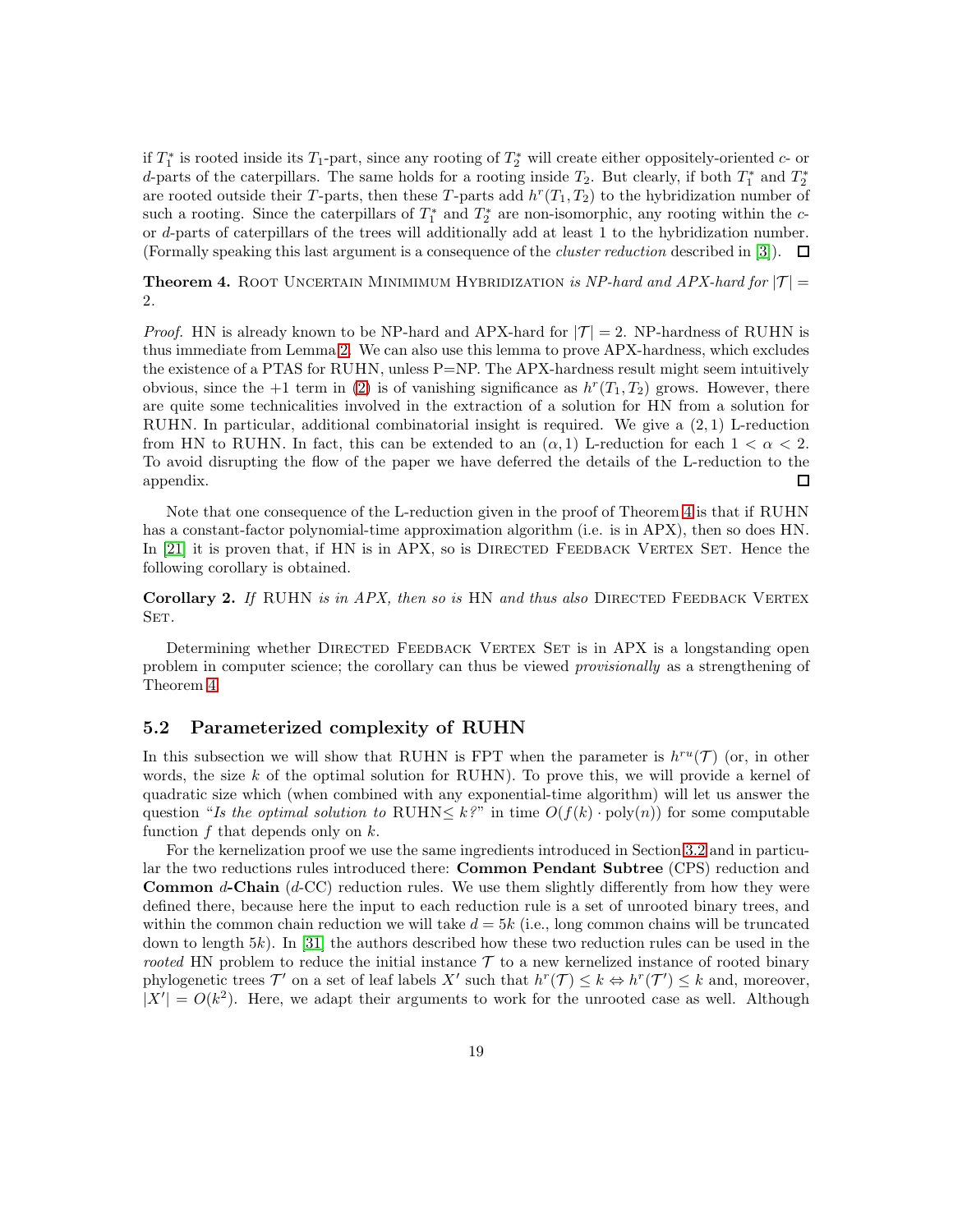this might seem a direct generalization, additional technicalities must be addressed arising in root placement on the unrooted trees/networks.

We start by defining the concept of *generator* [\[20\]](#page-24-15) which will be used in the rest of the section: An *r*-reticulation generator (for short, *r*-generator) is defined to be a directed acyclic multigraph with a single node of indegree 0 and outdegree 1, precisely  $r$  reticulation nodes (indegree 2 and outdegree at most 1), and apart from that only nodes of indegree 1 and outdegree 2. The sides of an r-generator are defined as the union of its edges (the edge sides) and its nodes of indegree-2 and outdegree-0 (the node sides). Adding a set of labels L to an edge side  $(u, v)$  of an r-generator involves subdividing  $(u, v)$  to a path of |L| internal nodes and, for each such internal node w, adding a new leaf w', an edge  $(w, w')$ , and labeling w' with some taxon from L (such that L bijectively labels the new leaves). On the other hand, adding a label  $l$  to a node side v consists of adding a new leaf y, an edge  $(v, y)$  and labeling y with l. In [\[31\]](#page-24-11) it was shown that if G is an r-generator, then G has at most  $4r - 1$  edge sides and at most r node sides.

<span id="page-19-0"></span>**Theorem 5.** Let  $\mathcal{T}$  be a collection of binary, unrooted, phylogenetic trees on a common set of leaf labels (taxa) X. Let  $\mathcal{T}'$  be the set of binary, unrooted, phylogenetic trees on X' after we have applied the common pendant subtree (CPS) and the Common 5k-Chain reduction rules, until no such rule can be performed anymore. Then  $h^{ru}(\mathcal{T}) \leq k \Leftrightarrow h^{ru}(\mathcal{T}') \leq k$  and, moreover,  $|X'| = O(k^2)$ .

We will start by showing that the CPS reduction rule leaves the hybridization number unchanged:

Claim 1. Let  $T$  be a set of unrooted binary trees with leaves labeled bijectively by X. Let  $T$  be a maximal common pendant subtree of  $\mathcal T$  and let  $\mathcal T'$  be the set of all trees in  $\mathcal T$  after the application of the Common Pendant Subtree Reduction rule to T. Then  $h^{ru}(\mathcal{T}) \leq k \Leftrightarrow h^{ru}(\mathcal{T}') \leq k$ .

*Proof.* Let  $N$  be the optimal (with the minimum reticulation number) network that displays the optimally rooted version of  $\mathcal T$  and let  $N'$  be the optimal network that displays the optimally rooted reduced instance  $\mathcal{T}'$  (after a single application of the CPS reduction rule).

 $(\Leftarrow)$  Let  $h^{ru}(\mathcal{T}') = r(N') = k$ . From N' we will construct a rooted network N with k reticulation nodes that displays  $\mathcal{T}$ . Since N' displays  $\mathcal{T}'$  which is a collection of trees with leaves bijectively labeled from  $\{X \setminus \{X_T\}\}\cup \{x\}$  (where, as before,  $X_T$  is the set of taxa of T), simply replace on N' the leaf x with the common pendant subtree T. We have a new network  $N''$  whose reticulation number obviously is k (we did not add/create any new reticulation nodes). The leaves of  $N''$  are labeled from X (without x). It remains only to show that  $N''$  displays  $\mathcal T$  which is immediate since T displays itself. Observe that the root placement on each tree  $T \in \mathcal{T}'$  is irrelevant.

 $(\Rightarrow)$  For the other direction, consider T and let  $\mathcal{T}^{\rho}$  be a rooting of all trees such that  $h^r(\mathcal{T}^{\rho})$ is minimized. Let N be the rooted network displaying the trees in  $\mathcal{T}^{\rho}$  and let  $\rho(T)$ , for  $T \in \mathcal{T}$  be the actual root of T (given by  $\mathcal{T}^{\rho}$ ). Similar for N. Let T be the CPS of each member of T. From N we need to construct a new network  $N'$  with k reticulation nodes that displays all the trees in T'. The problem will be: what if  $\exists T \in \mathcal{T}$  such that its root is inside T? In such cases, the CPS reduction rule will cut-off the root of this tree and this will "force" us to root  $T$  in another location unaffected by the CPS reduction rule, which will potentially change the hybridization number of the resulting instance. Given a rooting of all members of  $\mathcal T$  and  $N$  with  $h^{ru}(\mathcal T) = k$ , consider the following rootings for each  $T' \in \mathcal{T}'$ : if  $\rho(T) \in T$  then root  $T'$  (after the clipping of T) on the parent of x (the new taxon replacing T). Else, leave the rooting unchanged. Now, from  $N$ , we need to create a new rooted network  $N'$  that displays  $\mathcal{T}'$  such that its reticulation number is (not greater than) k. Apply the standard procedure: let  $X_T \subset X$  be the set of leaves of the CPS T and let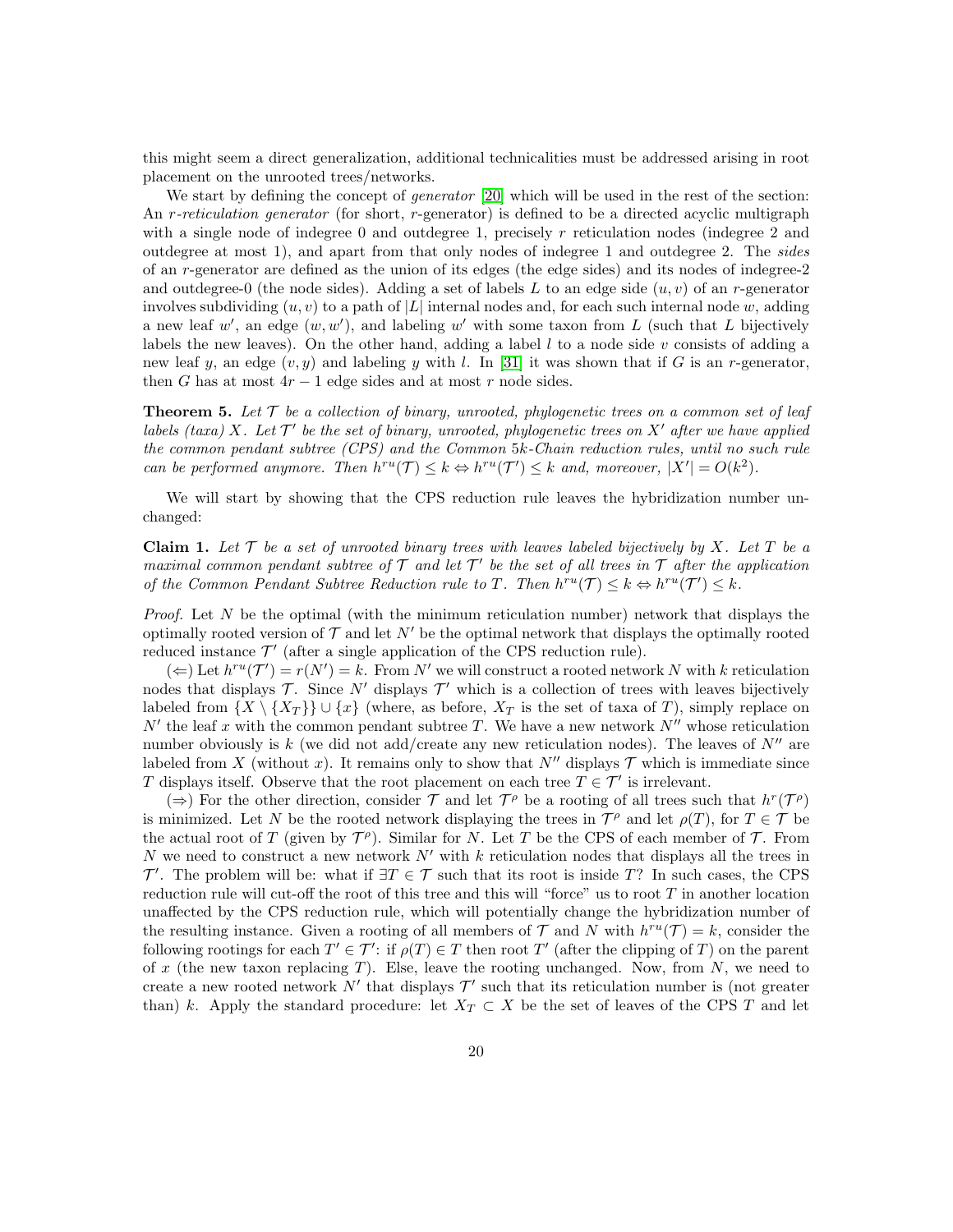$(x_1, x_2, \ldots, x_t)$  be some arbitrary but fixed ordering of them. Start with  $x_1$ , delete it and delete any reticulation node with outdegree 0 and perform the standard cleaning-up operations<sup>[2](#page-20-0)</sup> until the resulting network is a phylogenetic network. Repeat for  $x_2$  and so on until arriving at  $x_t$  which is simply relabelled by the new taxon x. Let  $N'$  be the resulting network. By construction,  $N'$ displays all  $T'_i \in \mathcal{T}'$  and  $r(N') \leq k$ . □

Now to the common chain reduction rule:

**Claim 2.** Let  $\mathcal{T}$  be a set of binary, unrooted trees on X and let  $\mathcal{T}'$  be the set of trees in  $\mathcal{T}$  after a single application of the Common 5k-Chain reduction rule. Then,  $h^{ru}(\mathcal{T}) \leq k \Leftrightarrow h^{ru}(\mathcal{T}') \leq k$ .

*Proof.* For the first direction (from the reduced to the original instance) let  $C = (x_1, x_2, \ldots, x_t)$ be a subset of the taxa X that defines a maximal common chain of length  $> 5k$ . Suppose that, in T, we have clipped C down to a reduced chain  $C_R = (x_1, \ldots, x_{5k})$ . Let  $\mathcal{T}_R$  be the set of these clipped (or reduced) trees and let  $N_R$  be a network that displays some rooted version of  $\mathcal{T}_R$  with k reticulation nodes. Since the generator has at most  $5k - 1$  sides, there must exist at least one side containing at least two leaves of the chain. Let  $x_i$  and  $x_j$  be two leaves of the chain that are on the same side s of the generator, with  $x_i$  above  $x_j$ . Clearly, this side must be an edge side. We will consider the case that  $i < j$ . The case that  $j < i$  can be handled symmetrically.

First suppose that  $\{i, j\} \neq \{1, 2\}$ . Then, we move all the taxa of the chain on the appropriate location on the side s of  $x_i, x_j$  of the generator G. We take all taxa  $x_\ell$  such that  $\ell > j$  and plug them after  $x_j$  in s, by appropriately subdividing the unique edge exiting the parent of  $x_j$ . We do the opposite for all the taxa  $x_{\ell'}$  such that  $\ell' < i$  i.e., plug them "before"  $x_i$  in s by appropriately subdividing the unique edge entering the parent of  $x_i$ .

Now suppose that  $i = 1$  and  $j = 2$ . Then we take any other pair of leaves that are on the same side of the generator and go back to the previous case. To see that such leaves exist, assume that  ${x_1, x_2}$  is the only pair of leaves that are on the same side. If the trees in  $\mathcal{T}_R$  are not all identical, then there exists at least one leaf y that is not in the reduced chain  $C_R$ . Since the generator has at most  $5k-1$  sides, and the chain has  $5k$  leaves, this implies that each side contains at least one leaf of the chain. Let  $x_q$  be a leaf of the chain that is on the same side as y. This is only possible when  $q \in \{1, 5k\}$ . If  $q = 1$  this implies that the original chain C was not maximal and we obtain a contradiction. If  $q = 5k$ , then we can add y to  $C_R$  and obtain a longer common chain  $C'_R$ . Repeating this argument, we eventually obtain a contradiction or find out that all trees in  $\mathcal{T}_R$  are identical (a case that can be handled trivially).

As mentioned before, the case that  $j < i$  can be handled symmetrically. In this case, we make sure that  $\{i, j\} \neq \{5k - 1, 5k\}.$ 

Expanding Step: We still need to expand the chain by introducing the "missing" taxa (the ones that disappeared after the clipping of the chain). Move all these taxa  ${x_{5k+1},...,x_t}$  to the side s in such a way that either  $C$  or the reverse sequence becomes a chain in the network. In that way, from  $N_R$  on  $X_R$  (the leaf label set without the clipped labels after an application of the 5k-CC rule) we have created a new network N on X with the same reticulation number as  $N_R$ . We still need to argue that N displays some appropriately rooted version of  $\mathcal{T}$ .

Take any tree  $T_R \in \mathcal{T}_R$ . Perform all the previous operations (applied on  $N_R$ ) on  $T_R$ . In other words, move appropriately all the corresponding taxa on the same side of the root and re-introduce the "missing" taxa in such a way that either  $C$  or the reverse sequence becomes a chain in the tree.

<span id="page-20-0"></span><sup>&</sup>lt;sup>2</sup>Deleting reticulation nodes with outdegree 0; suppressing nodes with indegree and outdegree both equal to 1; deleting leaves unlabelled by taxa; deleting nodes with indegree 0 and outdegree 1.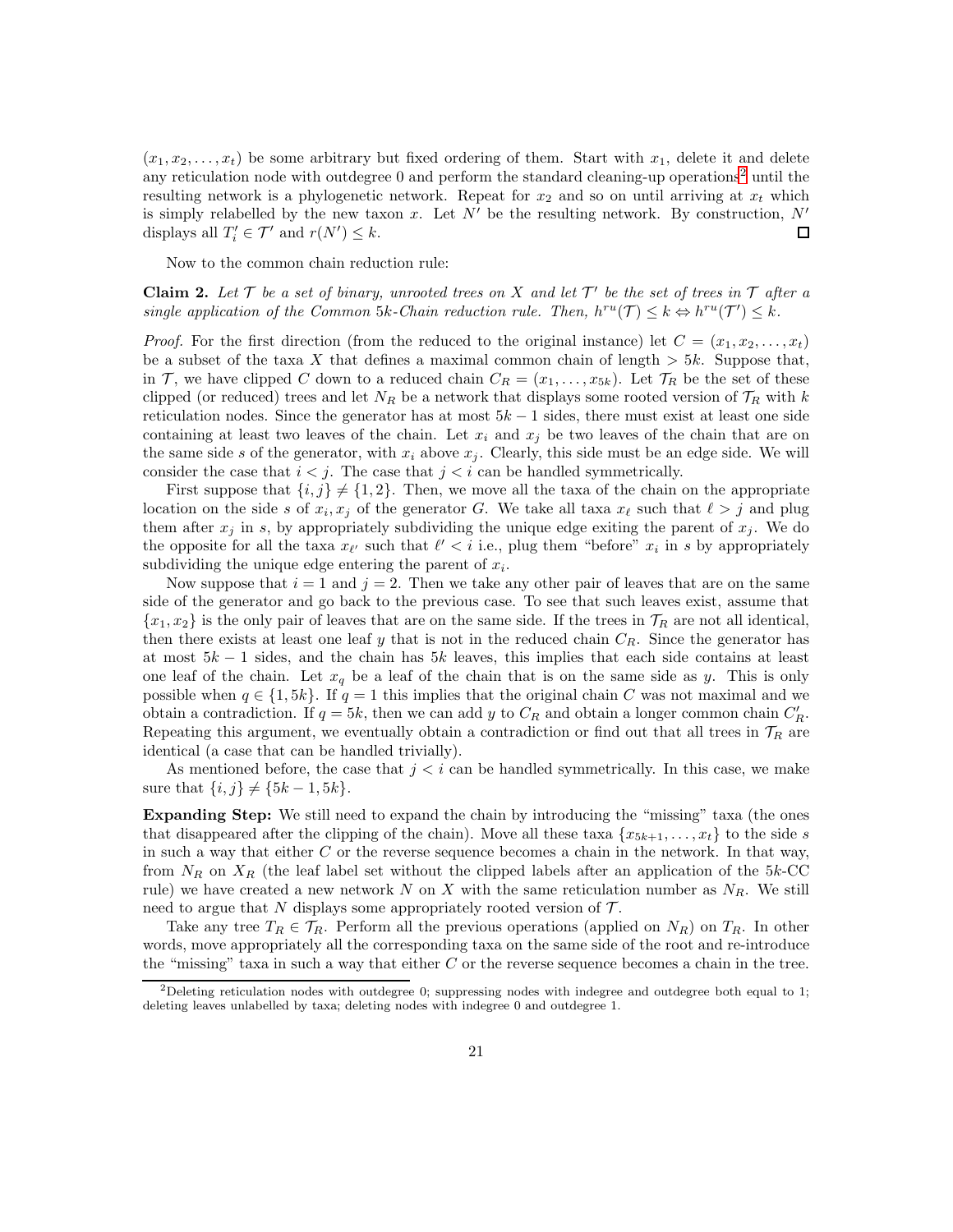In this way, from the rooted network  $N_R$  on  $X_R$  that displays a rooted version of the truncated trees in  $\mathcal{T}_R$ , we construct a new rooted network N on X and rooted versions  $\mathcal{T}^\rho$  of the trees T.

We now argue that N displays  $\mathcal{T}^{\rho}$ . Let  $T^{\rho} \in \mathcal{T}^{\rho}$ , let  $T_R$  be the corresponding reduced tree in  $\mathcal{T}_R$ and let  $T_R^{\rho}$  be a rooting of the reduced tree  $T_R$  that is displayed by  $N_R$ .

If neither  $x_1$  and  $x_2$  nor  $x_{5k-1}$  and  $x_{5k}$  have a common parent in  $T_R^{\rho}$ , then it is clear from the construction that N displays  $T^{\rho}$ . If  $x_1$  and  $x_2$  have a common parent in  $T^{\rho}_R$ , then it is possible that  $x_1$  and  $x_2$  are on the same side of the generator of  $N_R$  with  $x_1$  above  $x_2$ . If we moved all chaintaxa below  $x_2$  on this side then this would inverse the chain, which would be a problem. However, this does not happen since in this case  $i < j$  and in that case we made sure that  $\{i, j\} \neq \{1, 2\}$ . Symmetrically, if  $x_{5k-1}$  and  $x_{5k}$  have a common parent in  $T_R^{\rho}$  and  $x_{5k}$  is above  $x_{5k-1}$  on some side of  $N_R$ , then we do not move all taxa to this side because then  $j < i$  and hence  $\{i, j\} \neq \{5k, 5k-1\}.$ 

For the other direction (from the original instance to the truncated), let  $N$  be a rooted network that displays some rooted version of  $\mathcal T$  with k reticulation nodes. Let  $\mathcal T_R$  be the set of trees from  $\mathcal T$  after a single application of the common chain reduction rule. Then, from N, we will show how to create a rooted network N' that displays some appropriately rooted version of  $\mathcal{T}'$ . Let N' be the network obtained from N as follows: let C be a common chain on  $\mathcal T$  of length greater than 5k. Take C on N and "clip" it i.e., delete all leaves  $x_{\ell}$  with indexes  $\ell \geq 5k+1$ , and apply the usual cleaning-up steps. If the root of N happens to be on the chain then take the single edge  $e$  entering the parent of the last surviving taxon of the chain with index  $x_{5k}$ , subdivide it and introduce the new root location at the new intermediate node that subdivides e. Do the same on all  $T \in \mathcal{T}$ . Thus, we have created a new rooted network  $N'$  and a rooting for all trees in  $\mathcal{T}_R$ , all on  $X'$  (without the "excess" taxa deleted from the common chain). Obviously, by construction, the reticulation number of N' has not increased. It remains to show that N' displays  $\mathcal{T}_R$  which follows immediately since N displays (a rooted version of)  $\mathcal{T}$ . □

These two claims show that successive applications of the CPS and 5k-CC rules do not change the hybridization number of the resulting reduced instances. Assuming that we have applied these two rules as often as possible, let  $\mathcal{T}'$  be the resulting instance. From the previous analysis we know that  $\exists N'$  such that  $r(N') \leq k$ . Since each common chain of  $\mathcal{T}'$  has length  $\leq 5k$ , we conclude that in  $N'$  we cannot find a chain of length greater than  $5k$  where all leaves are on the same side of the underlying generator (otherwise it would constitute a common chain and it would be clipped). Thus, N' has at most  $5k-1$  taxa on each *edge* side and, obviously, at most one taxon on each *node* side. Thus, the total number of taxa that  $N'$  can have is at most

$$
(5k-1)\cdot \underbrace{(4k-1)}_{\text{\# of edge sides}} + \underbrace{k}_{\text{# of node sides}} < 20k^2.
$$

The above kernelization eventually terminates: at each step we either identify a common pendant subtree or a long common chain or, if none of these is possible, we terminate. Each reduction step reduces the number of taxa by at least 1, so we eventually terminate in polynomial time.

The kernel we have described can be used to give an FPT algorithm to answer the question, "Is  $h^{ru}(\mathcal{T}) \leq k$ ?". Let  $\mathcal{T}'$  be the kernelized set of trees. If the cardinality of the set of leaves given in the above bound is violated, we know that the answer is NO. So, assume it is not violated. We simply guess by brute-force the root location of each tree in  $\mathcal{T}'$ . Each collection of guesses yields a set of rooted binary phylogenetic trees  $\mathcal{T}''$ , and we ask "Is  $h^r(\mathcal{T}'') \leq k$ ?" Clearly, the answer to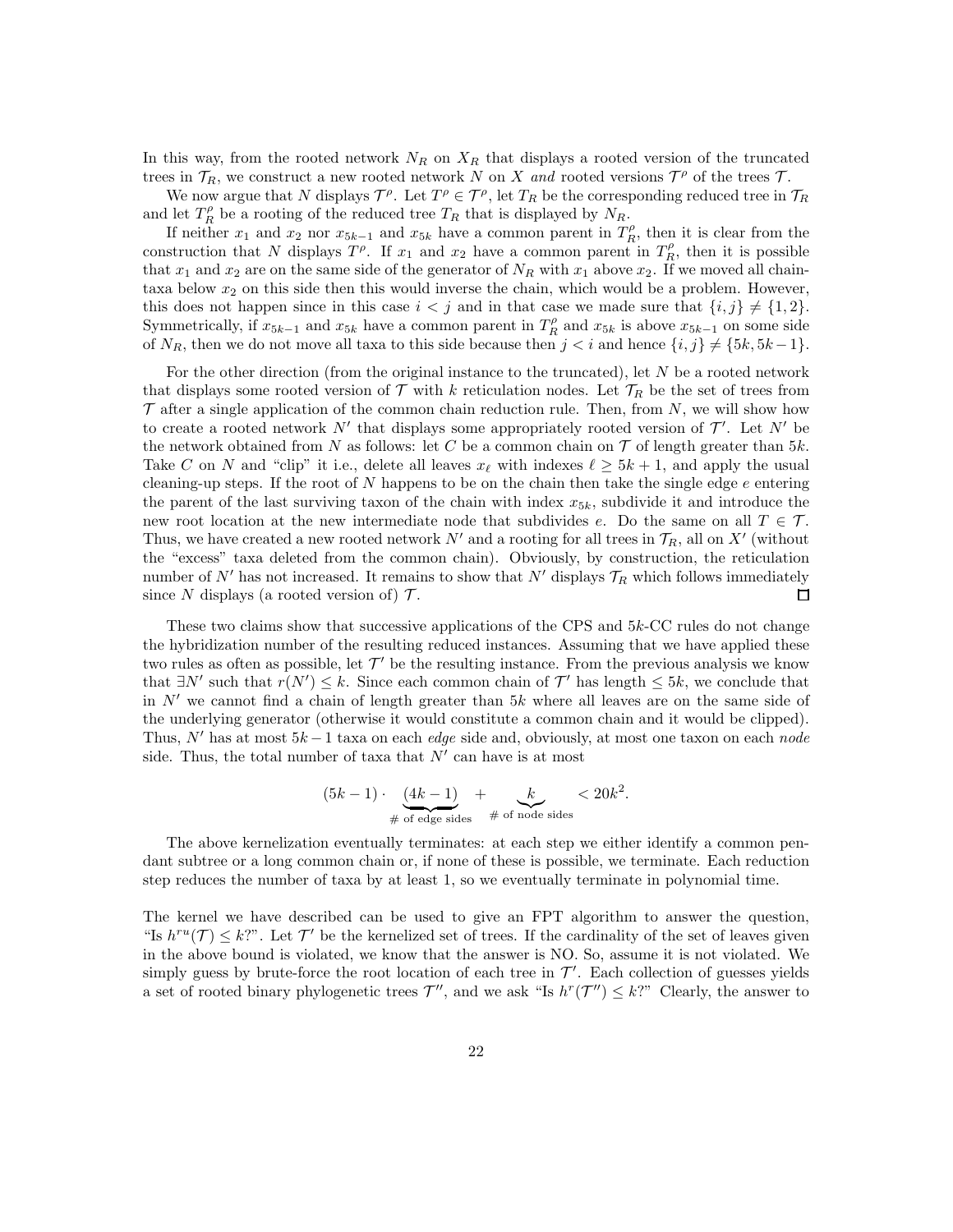"Is  $h^{ru}(\mathcal{T}) \leq k$ ?" is YES if and only if at least one of the "Is  $h^r(\mathcal{T}'') \leq k$ ?" queries answers YES. The kernelization procedure ensures that each tree in  $\mathcal{T}'$  has  $O(k^2)$  taxa and thus also  $O(k^2)$  edges. Hence, the overall running time is the time for the kernelization procedure plus  $[O(k^2)]^t$  calls to an algorithm for HN, where  $t = |\mathcal{T}|$ . Noting that  $t \leq 2^k$  (otherwise the answer is trivially NO), and that HN is FPT [\[30\]](#page-24-7), we obtain an overall running time of  $O(\text{poly}(n) + f(k) \cdot \text{poly}(n)) = O(f(k) \cdot \text{poly}(n)).$ 

This concludes the proof of Theorem [5.](#page-19-0)

#### <span id="page-22-0"></span>6 Conclusions and open problems

In this article we have studied two variations of the classical hybridization number (HN) problem: the root-uncertain variant RUHN and the unrooted variant UHN. We have also studied the natural unrooted variant of the tree containment (TC) decision problem, UTC.

As we have seen, both TC and UTC are NP-complete and FPT in reticulation number. The natural open question here is whether our FPT algorithm for UTC, with running time  $O(4^k \cdot$ poly $(n)$ , can be improved to achieve a running time of  $O(2^k \cdot \text{poly}(n))$ , which is trivial for TC. Also, the TC literature has not yet considered pre-processing, so it would be interesting to adapt our kernelization strategy to the rooted context.

Regarding HN and RUHN, both are APX-hard. It is known that if HN (respectively, RUHN) is in APX then so too is DFVS. However, at present we do not have a reduction from RUHN to HN, which means that (from an approximation perspective) HN might be easier than RUHN. This is an interesting question for future research: it remains a possibility that both HN and DFVS are in APX, but RUHN is not. Both HN and RUHN are FPT in hybridization number, via a quadratic kernel. For RUHN a pertinent question is whether, in the case of just two input trees, the best known FPT running time for HN can be matched, which is  $O(3.18<sup>k</sup> \cdot \text{poly}(n))$  [\[34\]](#page-25-2). This raises the question of whether, and in how far, the successful agreement forest abstraction can be adapted for RUHN.

In terms of approximation the other variant of HN, UHN, differs quite strikingly from HN, although we note that in this article we have only studied UHN on two trees. For two trees RUHN is (due to its equivalence with TBR) in APX, while it is still unknown whether HN is in APX (see the above discussion). This gap in approximability is similar to that which exists between Maximum Acylic Agremeent Forest (MAAF) and Maximum Agreement Forest (MAF) on two rooted trees [\[21\]](#page-24-5). This is not so surprising given that MAAF is essentially equivalent to HN, and both the rooted and unrooted variants of MAF (which are essentially equvalent to rSPR and TBR respectively) are firmly in APX.

Alongside the complexity discussions above it's tempting to ask which of the problems studied in this article can (in some formal sense) be "reduced" to each other. The APX-hardness reduction already shows that HN can be reduced to RUHN in a highly approximation-preserving way. Can RUHN be reduced to HN? Can HN be reduced to UHN? Can RUHN be reduced to UHN?

#### 7 Acknowledgments

Leo van Iersel was partly funded by a Vidi grant from the Netherlands Organisation for Scientific Research (NWO) and by the 4TU Applied Mathematics Institute. The work of both Olivier Boes and Georgios Stamoulis was supported by a NWO TOP 2 grant.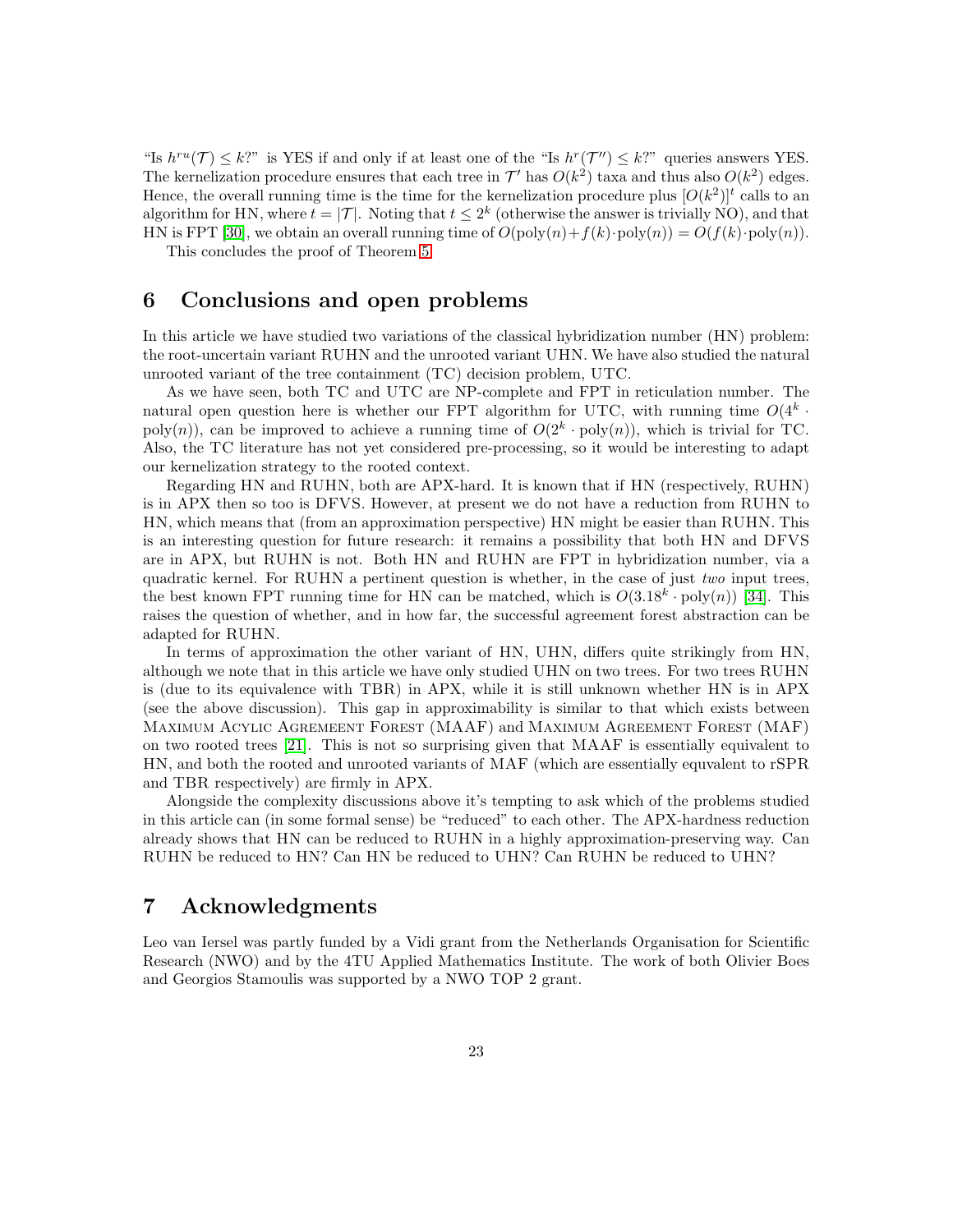### <span id="page-23-10"></span>References

- <span id="page-23-14"></span>[1] B.L. Allen and M. Steel. Subtree transfer operations and their induced metrics on evolutionary trees. Annals of Combinatorics, 5:1–15, 2001.
- <span id="page-23-15"></span>[2] M. Baroni, S. Grünewald, V. Moulton, and C. Semple. Bounding the number of hybridisation events for a consistent evolutionary history. Mathematical Biology, 51:171–182, 2005.
- <span id="page-23-13"></span>[3] M. Bordewich, S. Linz, K. St. John, and C. Semple. A reduction algorithm for computing the hybridization number of two trees. Evolutionary Bioinformatics, 3:86–98, 2007.
- [4] M. Bordewich, C. Scornavacca, N. Tokac, and M. Weller. On the fixed parameter tractability of agreement-based phylogenetic distances. Journal of Mathematical Biology, pages 1–19, 2016.
- <span id="page-23-6"></span>[5] M. Bordewich and C. Semple. Computing the hybridization number of two phylogenetic trees is fixed-parameter tractable. IEEE/ACM Transactions on Computational Biology and Bioinformatics, 4(3):458–466, 2007.
- <span id="page-23-8"></span><span id="page-23-3"></span>[6] M. Bordewich and C. Semple. Computing the minimum number of hybridization events for a consistent evolutionary history. Discrete Applied Mathematics, 155(8):914–928, 2007.
- <span id="page-23-11"></span>[7] M. Bordewich and C. Semple. Reticulation-visible networks. Advances in Applied Mathematics, 78:114–141, 2016.
- [8] J. Chen, J-H. Fan, and S-H. Sze. Parameterized and approximation algorithms for maximum agreement forest in multifurcating trees. Theoretical Computer Science, 562:496–512, 2015.
- <span id="page-23-12"></span>[9] J. Chen, F. Shi, and J. Wang. Approximating maximum agreement forest on multiple binary trees. Algorithmica, pages 1–23, 2015.
- <span id="page-23-4"></span>[10] R. G. Downey and M. R. Fellows. Fundamentals of parameterized complexity, volume 4. Springer, 2013.
- <span id="page-23-1"></span>[11] B. T. Drew, B. R. Ruhfel, S. A. Smith, M. J. Moore, B. G. Briggs, M. A. Gitzendanner, P. S. Soltis, and D. E. Soltis. Another look at the root of the angiosperms reveals a familiar tale. Systematic Biology, 63(3):368–382, 2014.
- <span id="page-23-7"></span><span id="page-23-0"></span>[12] J. Felsenstein. Inferring Phylogenies. Sinauer Associates, Incorporated, 2004.
- [13] P. Gambette, V. Berry, and C. Paul. Quartets and unrooted phylogenetic networks. Journal of Bioinformatics and Computational Biology, 10(4):1250004, 2012.
- <span id="page-23-5"></span>[14] J. Gramm, A. Nickelsen, and T. Tantau. Fixed-parameter algorithms in phylogenetics. The Computer Journal, 51(1):79–101, 2008.
- <span id="page-23-9"></span>[15] A. D. M. Gunawan, B. DasGupta, and L. Zhang. Locating a phylogenetic tree in a reticulationvisible network in quadratic time. arXiv preprint arXiv:1603.08655, 2016.
- <span id="page-23-2"></span>[16] D. H. Huson, R. Rupp, and C. Scornavacca. Phylogenetic Networks: Concepts, Algorithms and Applications. Cambridge University Press, 2011.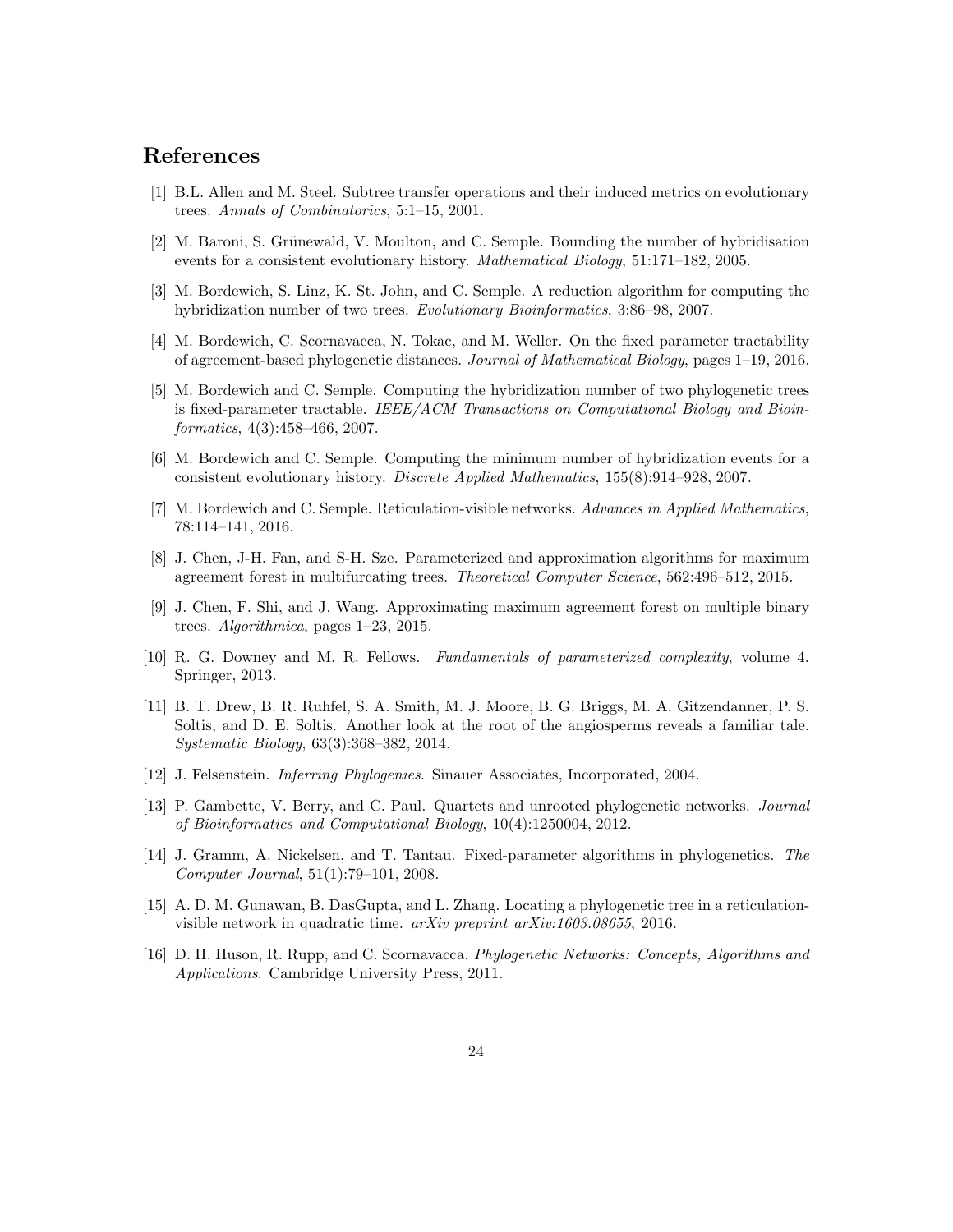- <span id="page-24-12"></span><span id="page-24-4"></span>[17] D. H. Huson and C. Scornavacca. A survey of combinatorial methods for phylogenetic networks. Genome biology and evolution, 3(1):23–35, January 2011.
- <span id="page-24-10"></span>[18] D. H. Huson and C. Scornavacca. Dendroscope 3: an interactive tool for rooted phylogenetic trees and networks. Systematic biology, 61(6):1061–1067, 2012.
- <span id="page-24-15"></span>[19] I. Kanj, L. Nakleh, C. Than, and G. Xia. Seeing the trees and their branches in the network is hard. Theoretical Computer Sciences, 401:153–164, 2008.
- [20] S. Kelk and C. Scornavacca. Constructing minimal phylogenetic networks from softwired clusters is fixed parameter tractable. Algorithmica, 68(4):886–915, 2014.
- <span id="page-24-5"></span>[21] S. Kelk, L. J. J. van Iersel, S. Linz, N. Leki´c, C. Scornavacca, and L. Stougie. Cycle killer... Qu'est-ce que c'est? On the comparative approximability of hybridization number and directed feedback vertex set. SIAM Journal on Discrete Mathematics (SIDMA), 26(4):1635–1656, 2012.
- <span id="page-24-3"></span><span id="page-24-1"></span>[22] D. A. Morrison. An introduction to phylogenetic networks. RJR Productions, 2011.
- <span id="page-24-16"></span>[23] L. Nakhleh. The Problem Solving Handbook for Computational Biology and Bioinformatics, chapter Evolutionary phylogenetic networks: models and issues. Springer, 2009.
- [24] C. H. Papadimitriou and M. Yannakakis. Optimization, approximation, and complexity classes. Journal of Computer and System Sciences, 43(3):425–440, 1991.
- <span id="page-24-13"></span>[25] D. Richards. Complexity of single-layer routing. IEEE Transactions on Computers, (3):286– 288, 1984.
- <span id="page-24-2"></span>[26] M. Salemi and A. M. Vandamme, editors. The phylogenetic handbook. A practical approach to DNA and protein phylogeny. Cambridge University Press, UK, 2003.
- <span id="page-24-14"></span>[27] A. Schrijver. Combinatorial optimization: polyhedra and efficiency, volume 24. Springer Science & Business Media, 2002.
- <span id="page-24-6"></span><span id="page-24-0"></span>[28] C. Semple and M. Steel. *Phylogenetics*. Oxford University Press, 2003.
- [29] L. J. J. van Iersel, S. Kelk, N. Leki´c, and C. Scornavacca. A practical approximation algorithm for solving massive instances of hybridization number for binary and nonbinary trees. BMC bioinformatics, 15:127–127, 2013.
- <span id="page-24-7"></span>[30] L. J. J. van Iersel, S. Kelk, and C. Scornavacca. Kernelizations for the hybridization number problem on multiple nonbinary trees. Journal of Computer and System Sciences, 82(6):1075 – 1089, 2016.
- <span id="page-24-11"></span>[31] L. J. J. van Iersel and S. Linz. A quadratic kernel for computing the hybridization number of multiple trees. Information Processing Letters, 113(9):318 – 323, 2013.
- <span id="page-24-9"></span>[32] L. J. J. van van Iersel, C. Semple, and M. Steel. Locating a tree in a phylogenetic network. Information Processing Letters, 110(23):1037–1043, 2010.
- <span id="page-24-8"></span>[33] J. F. Wendel and J. J. Doyle. Phylogenetic incongruence: window into genome history and molecular evolution. Molecular systematics of plants II: DNA sequencing, 265:296, 1998.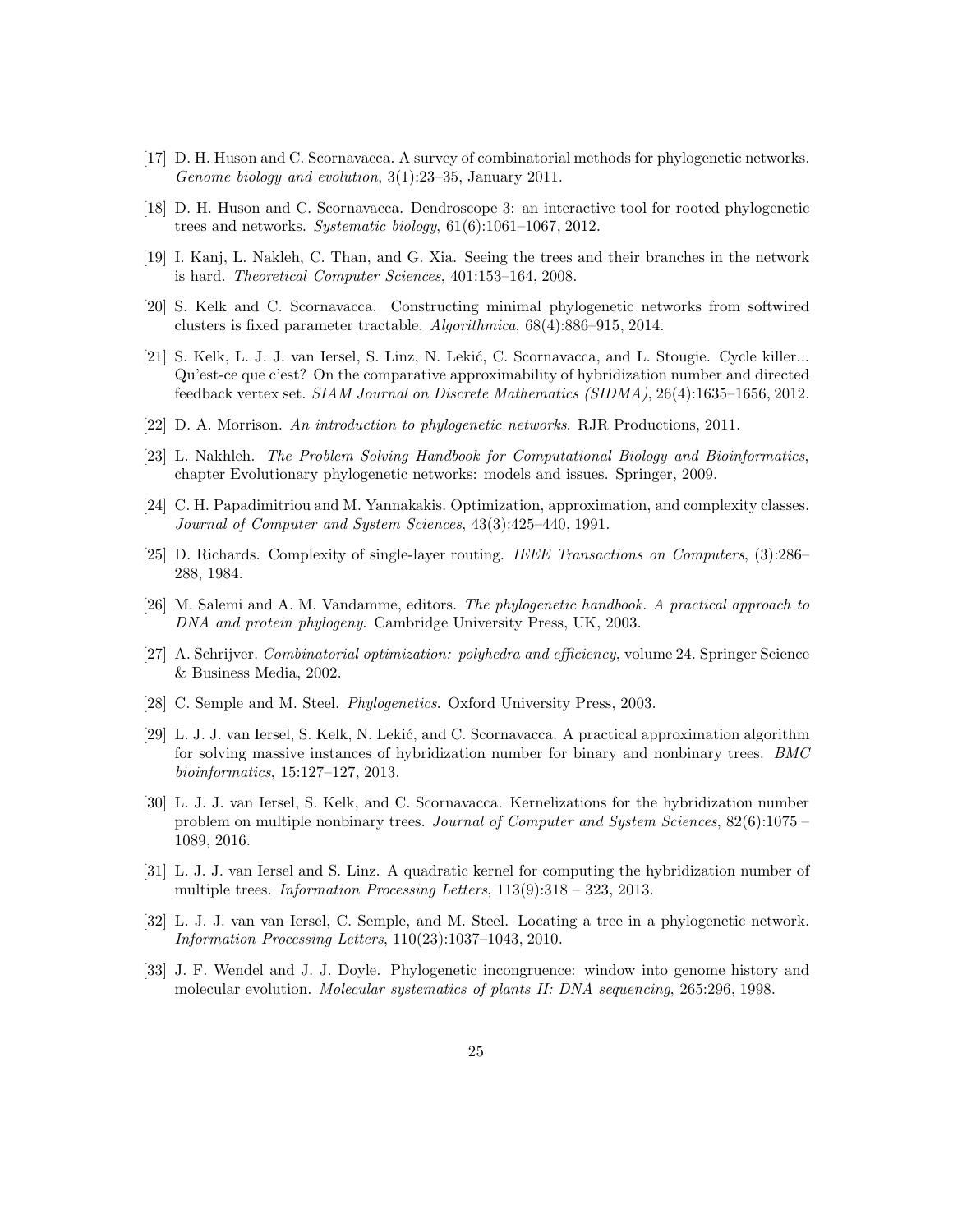- <span id="page-25-2"></span>[34] C. Whidden, R. G. Beiko, and N. Zeh. Fixed-parameter algorithms for maximum agreement forests. SIAM Journal on Computing, 42(4):1431–1466, 2013.
- <span id="page-25-3"></span>[35] C. Whidden and N. Zeh. A unifying view on approximation and FPT of agreement forests. In S. L. Salzberg and T. Warnow, editors, Algorithms in Bioinformatics, volume 5724 of Lecture Notes in Computer Science, pages 390–402. Springer Berlin Heidelberg, 2009.
- <span id="page-25-1"></span>[36] C. Whidden, N. Zeh, and R. G. Beiko. Supertrees based on the subtree prune-and-regraft distance. Systematic Biology, 63(4):566–581, 2014.
- <span id="page-25-0"></span>[37] E. W. Wilberg. What's in an outgroup? the impact of outgroup choice on the phylogenetic position of thalattosuchia (crocodylomorpha) and the origin of crocodyliformes. Systematic Biology, 64(4):621–637, 2015.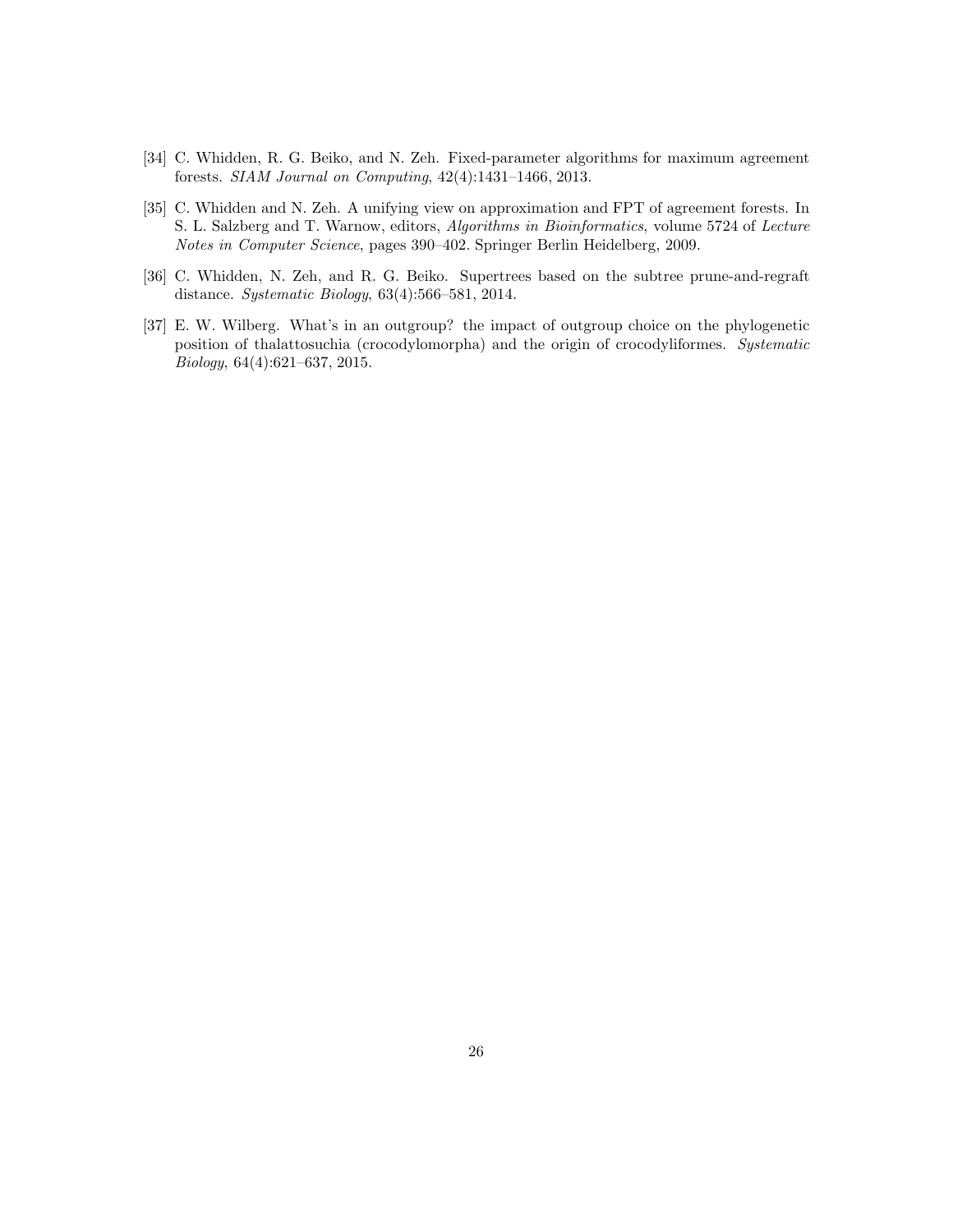### A Omitted APX-hardness proof

Here we give the details of the omitted proof that RUHN is APX-hard (Theorem [4\)](#page-18-0).

*Proof.* To establish the result we provide a linear  $(L)$  reduction [\[24\]](#page-24-16) from HN to RUHN. Formally, an L-reduction is defined as follows:

**Definition A.1.** Let  $A, B$  be two optimization problems and  $c_A$  and  $c_B$  their respective cost functions. A pair of functions  $f, g$ , both computable in polynomial time, constitute an L-reduction from  $A$  to  $B$  if the following conditions are true:

- 1. x is any instance of  $A \Rightarrow f(x)$  is an instance to B,
- 2. y is a feasible solution of  $f(x) \Rightarrow g(y)$  is a feasible solution of x,
- 3.  $\exists \alpha \geq 0$  such that  $OPT_B(f(x)) \leq \alpha OPT_A(x)$ ,
- 4.  $\exists \beta \geq 0$  such that for every feasible solution y' for  $f(x)$  we have  $|OPT_A(x) c_A(g(y'))| \leq$  $\beta |OPT_B(f(x)) - c_B(y')|$

where  $OPT_A$  is the optimal solution value of problem A and similarly for B.

HN is already known to be NP-hard and APX-hard for  $|\mathcal{T}| = 2$ . We will give a  $(\alpha, \beta) = (2, 1)$ L-reduction from HN to RUHN.

Let  $(T_1, T_2)$  be the two trees that are given as input to HN, and let X be their set of taxa, where  $n = |X|$ . Let  $(T_1^*, T_2^*)$  be the unrooted trees constructed in the proof of Lemma [2,](#page-16-2) except that here we make the "c" and "d" caterpillars slightly longer: length  $(2n + 3)$  instead of length  $(n + 1)$ . It is easy to check that with these longer caterpillars [\(2\)](#page-16-1) still holds.

To avoid technical complications (the approximation oracle outputting an exponentially large answer) it is helpful in this proof to assume that, when given two unrooted binary trees as input, each on n' taxa, an approximation oracle for RUHN never returns a network N such that  $r(N) > n'$ . This is reasonable because one can always root the two trees in arbitrary places and construct a trivial network with  $n'$  reticulation nodes that displays both rootings, simply by "merging" the two rooted trees at their taxa and adding a new root.

The reduction proceeds as follows. First we check whether  $h^{r}(T_1, T_2) = 0$ . This can easily be performed in polynomial time since this holds if and only if  $T_1$  and  $T_2$  are isomorphic. If the equality holds, then there is no need to call the RUHN approximation oracle: simply return  $T_1$  as an optimal solution to HN (i.e.  $T_1$  is a rooted phylogenetic network that trivially displays both  $T_1$  and  $T_2$ ). Otherwise, we know  $h^{r}(T_1, T_2) \geq 1$ . Given that (as shown in the previous proof)  $h^{ru}(T_1^*, T_2^*) = h^r(T_1, T_2) + 1$  it then follows immediately that  $h^{ru}(T_1^*, T_2^*) \leq \alpha \cdot h^r(T_1, T_2)$ , thus satisfying the "forward mapping" part of the L-reduction (i.e. point 3 of the definition).

We now consider the "back mapping" part, i.e. point 4 of the definition. Consider the solution returned by the approximation oracle for RUHN. We distinguish two cases. First, suppose the solution given by the oracle roots  $T_1^*$  and  $T_2^*$  in a "stupid" way i.e. such that two oppositely oriented rooted caterpillars are induced. If this happens, the network given by the oracle will have reticulation number at least  $2n + 1$  (i.e. the length of the caterpillar minus two). We know  $h^{ru}(T_1^*, T_2^*) = h^r(T_1, T_2) + 1$  so, trivially,  $h^{ru}(T_1^*, T_2^*) \leq n+1$ . Hence, the additive gap between the quality of the approximate and exact solution to  $\text{RUHN}(T_1^*, T_2^*)$  is at least  $(2n + 1) - (n + 1) = n$ . To complete the L-reduction in this case, we simply discard the output of the approximation oracle,